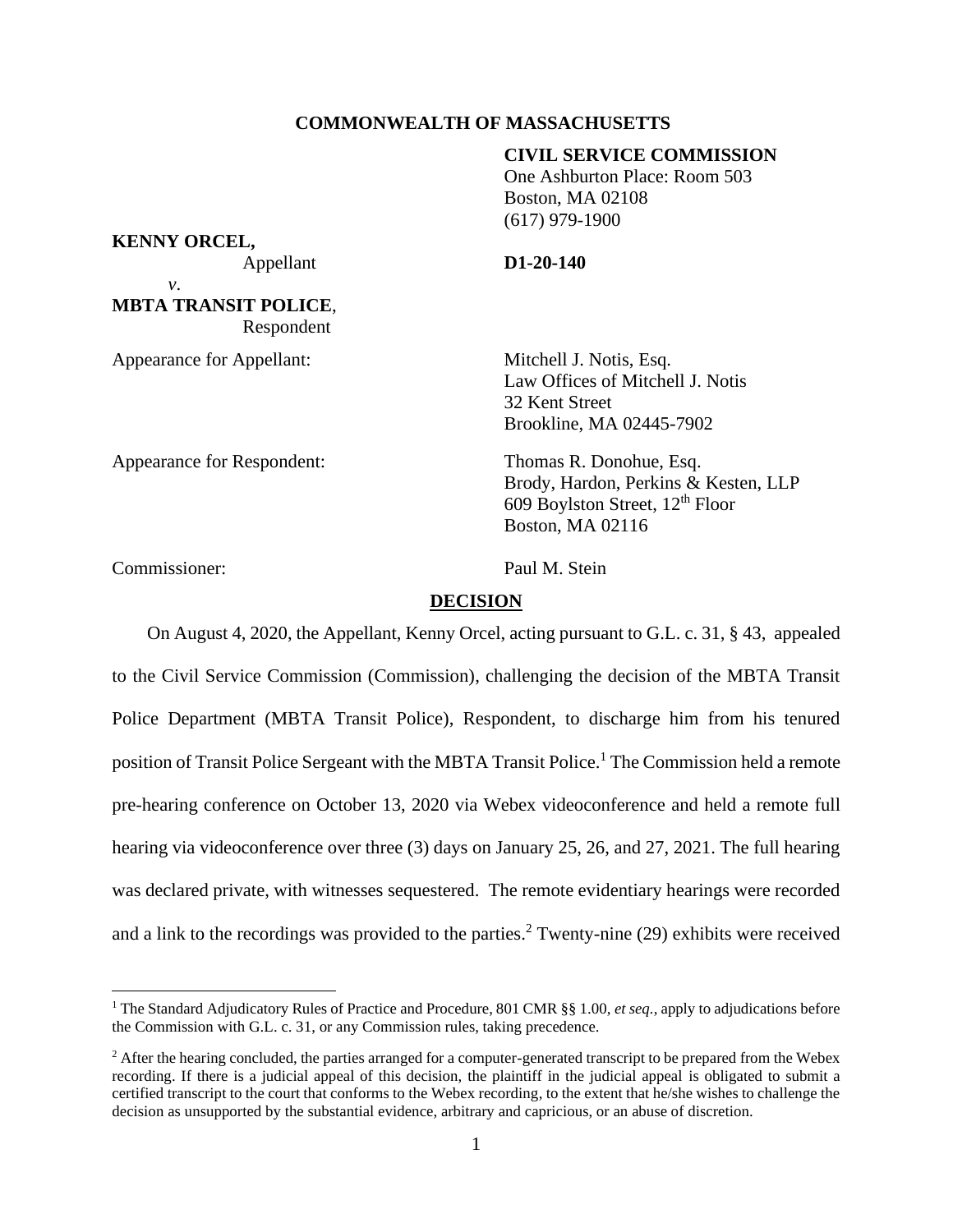in evidence at the hearing (*Joint Exhs.1 through 5; Respondent's Exhs.6 through 9; Joint Exhs.10 through 15; Respondent's Exh.16; Joint Exh.17; Respondent's Exh.18, Joint Exhs.19 through 29*)*.*  Three post-hearing exhibits requested by the Commission were received and marked in evidence (*Joint Exhs.30 through 32*). The Commission received proposed decisions from the parties on July 15, 2021. For the reasons stated herein, the Appellant's appeal is denied.

# **FINDINGS OF FACT**

Based on the Exhibits entered into evidence and the testimony of the following witnesses:

*Called by the Respondent*:

- MBTA Transit Police Superintendent Richard Sullivan
- MBTA Transit Police Deputy Chief Sean Reynolds
- MBTA Transit Police Lieutenant Michael Flanagan
- MBTA Transit Police Officer Paul Clooney
- MBTA Transit Police Officer Richard Sieboldt
- Kenny Orcel, Appellant

# *Called by the Appellant:*

■ Kenny Orcel, Appellant

and taking administrative notice of all matters filed in the case, pertinent law, and inferences from

the credible evidence, I find the facts stated below.

1. The Appellant, Kenny Orcel, was appointed to the civil service position of MBTA Transit

Police Officer in 2008. He was promoted to the rank of Police Sergeant (over two other officers)

on June 10, 2017. (*Pre-Hearing Stipulated Facts*)

2. On the night of July 26, 2018, Sgt. Orcel worked the "Last Half" shift, commencing at

11:30 pm and continuing through 7:30 am the following morning, July 27, 2018. (*Pre-Hearing* 

*Stipulated Facts; Testimony of Appellant & Sullivan*)

3. Other MBTA Transit Police Officers on duty during the shift included Sgt. David Finnerty

and Officers Dorston Bartlett, Richard Sieboldt, and Paul Clooney (*Pre-Hearing Stipulated Facts;* 

*Testimony of Appellant, Sieboldt & Clooney*)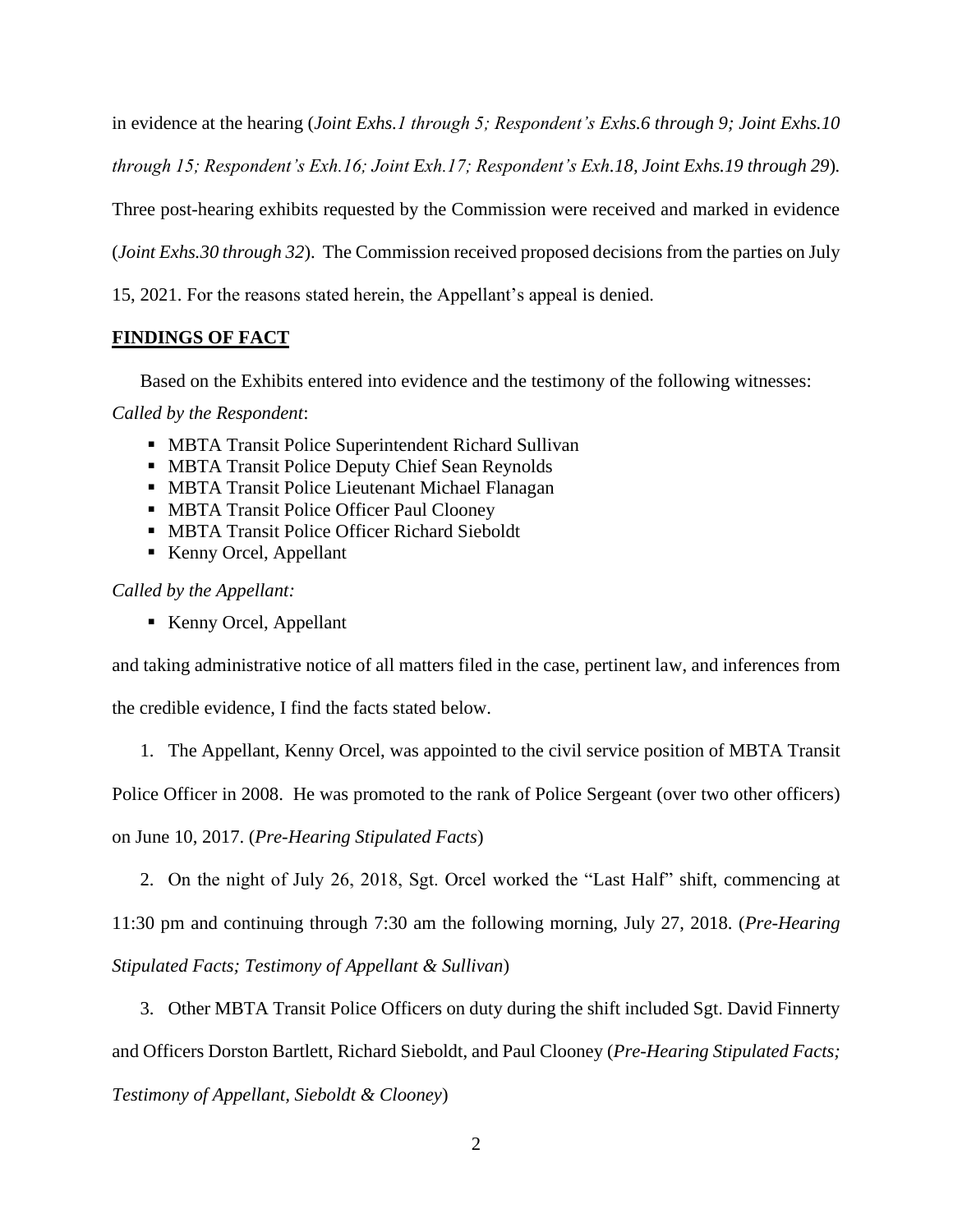4. The Lieutenant assigned to the shift had called out sick, so pursuant to practice and routine the two Sergeants agreed that Sgt. Finnerty would remain at headquarters as acting Officer-in-Charge (OIC), responsible for directly supervising officers inside MBTA Transit Police Headquarters. This included Officer Richard Sieboldt, the booking officer, and Officer Paul Clooney, assigned to monitor, among other things, video surveillance in taken by cameras at Headquarters and in the field. (*Exhs.6 & 7; Testimony of Sieboldt & Clooney*)

5. As he was the "senior sergeant", Sgt. Orcel elected to perform the duties of the shift's Patrol Supervisor. As the Patrol Supervisor, Sgt. Orcel was assigned to a cruiser and was directly responsible for all officers in the field, which included Officer Bartlett, also assigned to patrol duty in a cruiser. (*Pre-Hearing Stipulated Facts; Exh.8; Testimony of Appellant & Sullivan*)

6. A Patrol Supervisor has the responsibility to ensure compliance with all MBTA Transit Police policies and procedures, which includes the duty to scrutinize and approve arrest reports submitted by subordinate officers, ensure that arrests were lawful, reports were truthful, complete and accurate, and any use of force was justified. (*Testimony of Appellant & Sullivan*)

#### The Incident at Ashmont Station

7. At approximately 1:42 a.m. on July 27, 2018, a surveillance camera pointing north on the southbound platform of the Ashmont Station, the last stop on this portion of the Red Line, shows a Red Line train (the last train of the night) stopped at the platform with all doors open. An (unidentified) unarmed female MBTA employee on the platform at the front of the train waves to an employee (MBTA Inspector Goggin) standing on the platform at the rear of the train. At 1:42:46 on the video time stamp, Inspector Goggin enters the front car through a partially visible open door at the lower right of the video and disappears from the video. (*Exh.4H*)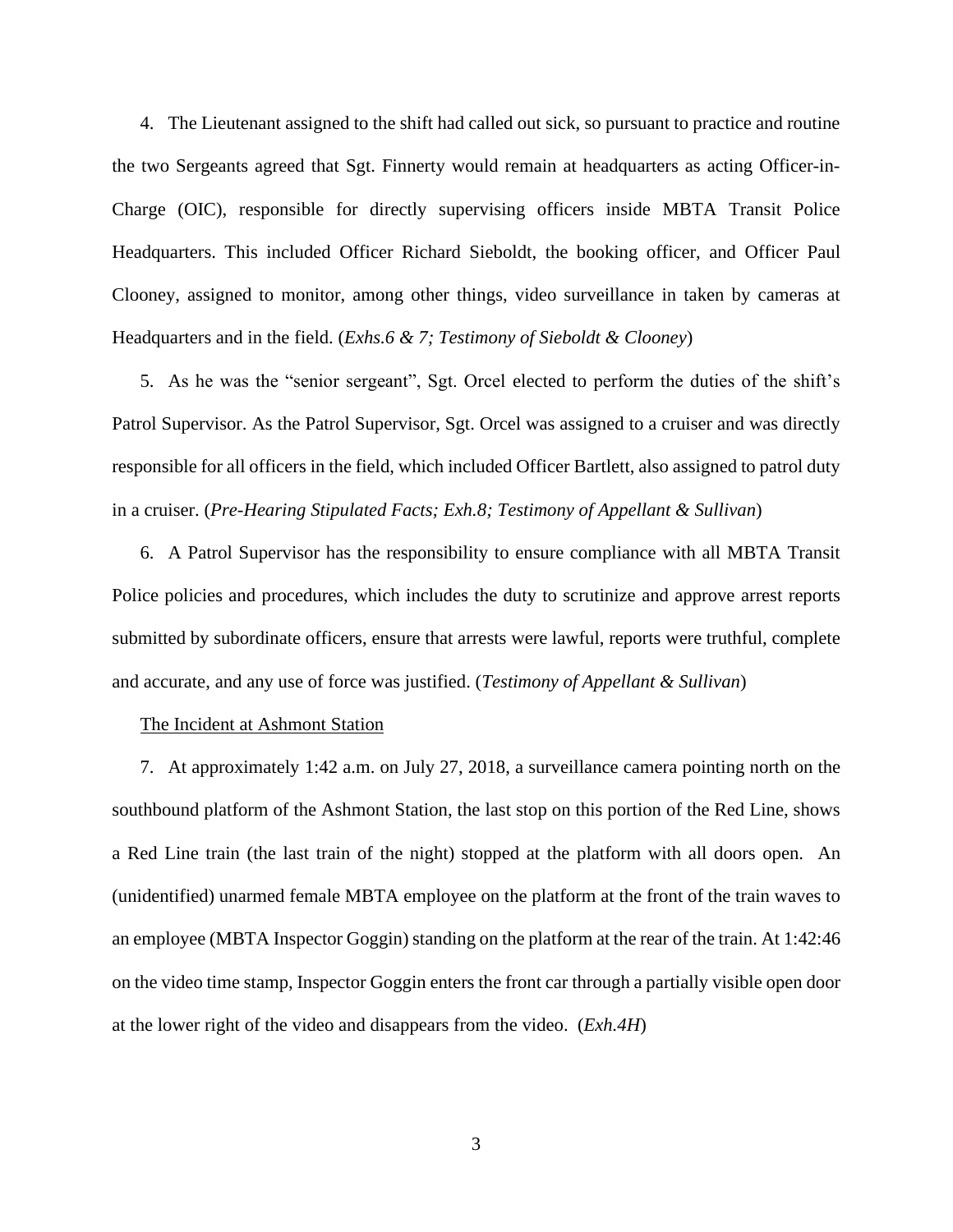- 8. According to the time stamp on the video, the following sequence of events unfolds:
- **1:42:55 Female employee waves to police officer [Officer Bartlett] who is walking from the end of the platform toward her. She stands at the open door looking inside**
- **1:43:00 Inspector Goggin exits the subway car carrying a black backpack which he tosses onto the platform and re-enters the subway car**
- 1:43:06 Female employee continues walking south on platform and disappears from video
- **1:43:33 Officer Bartlett enters the front car through the door immediately north of the one used by Inspector Goggin, walksthrough the car, and disappears from video**
- **1:44:11 Male wearing a black cap and black jacket emerges from partially visible subway door with Officer Bartlett walking approximately one foot behind him; Officer Bartlett does not have a baton in his hand.**
- **1:44:15 Male stands looking north and puts a hood over his head as Officer Bartlett stands approximately three feet to the man's right, also looking north**
- 1:44:19 Officer Bartlett turns and walks south on platform and disappears from video
- 1:44:20 Male disappears from video
- 1:44:46 Train doors close
- 1:44:48 Male's head appears at bottom of video looking to his right and disappears
- 1:44:49 Officer Bartlett's head appears at bottom of video looking north.
- 1:44:50 Officer Bartlett's head disappears, and male's head reappears looking to his right
- 1:44:52 Officer Bartlett's hand appears at bottom of video and points his right index finger toward the escalator just north of where the two men are standing.
- 1:44:55 Subway train departs station in southbound direction toward rail yard.
- **1:44:58 Officer Bartlett again points right index finger toward escalator and male looks in that direction. He does not have his department issued extendable baton (aka MEB) in his hand**
- 1:45:06 Male appears at bottom of video looking south
- 1:45:08 Male takes several steps to right looking at Officer Bartlett whose head appears at bottom of video
- **1:45:09 Officer Bartlett grabs male's right arm with his left hand, spins him around, holding his service baton (MEB) in his right hand, and pushes him toward the escalator. Male is carrying his backpack in his left hand**
- **1:45:16 Inspector Goggin appears at bottom of video, approximately 10 to 15 feet behind the other two men who are approaching an aluminum support column**
- **1:45:19 Male drops backpack as Officer Bartlett pins him against the column**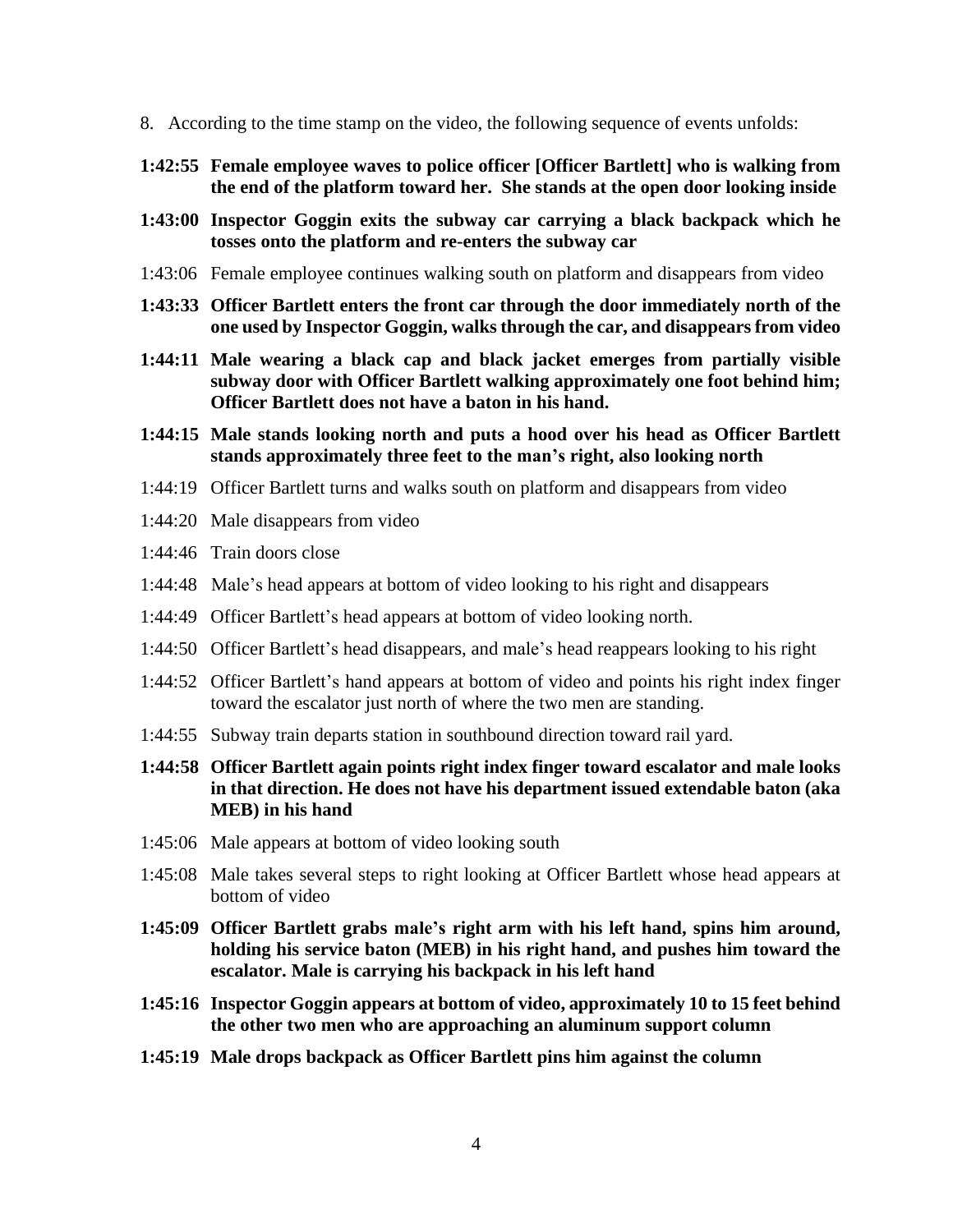# **1:45:21 Officer Bartlett gives male three baton (MEB) strikes on his leg. Male collapses to platform. Inspector Goggin stands about 5 to 6 feet away**

**1:45:27 Officer Bartlett pulls male up from floor; Inspector Goggin picks up backpack 1:45:37 Officer Bartlett and Inspector Goggin pull male up the escalator and they disappear** (*Exhs.4H & 26)*

9. Additional surveillance videos capture the three men as they emerge at the top of the escalator into the station lobby. Officer Bartlett is carrying his service baton in his left hand. The two men push the male toward the exit and Inspector Goggin shoves him out the door. The male spins around and looks at Inspector Goggin who is several feet away, with Officer Bartlett standing just behind Inspector Goggin. Both men approach the male, he stops and looks at them. Officer Bartlett switches his service baton from his left hand to his right hand and overtakes Inspector Goggin. The male drops his backpack and hat and starts running across the busway. Officer Bartlett picks up the backpack and Inspector Goggin picks up the hat. The two men cross the busway behind the male. By the time the male reaches the other side of the busway, he has gained approximately ten feet ahead of the other two men. He is last seen headed toward the busway's northern exit onto Dorchester Avenue. (*Exh.4F @ 1:58:03-1:58:20; Exh.4G @ 1:08:54-1:09:58; Exh.4I @ 00:52:20- 00:52:48; Exh.30*) 3

10. Inspector Goggin returns to the doors from which the men exited the subway station. Although not visible on the video, I infer that Officer Bartlett walked to his cruiser at this time, which was parked at the northern end of the busway, as his cruiser is seen driving toward the exit door where Inspector Goggin is standing. Officer Bartlett opens his driver's door momentarily, turns the cruiser around and drives out the northern exit of the busway onto Dorchester Avenue. (*Exh.4G @ 1:09:59 to 1:12:4; Exhs.31 & 32)*

<sup>3</sup> The surveillance camera time stamps do not appear to be synchronized. (*See Testimony of Sullivan*)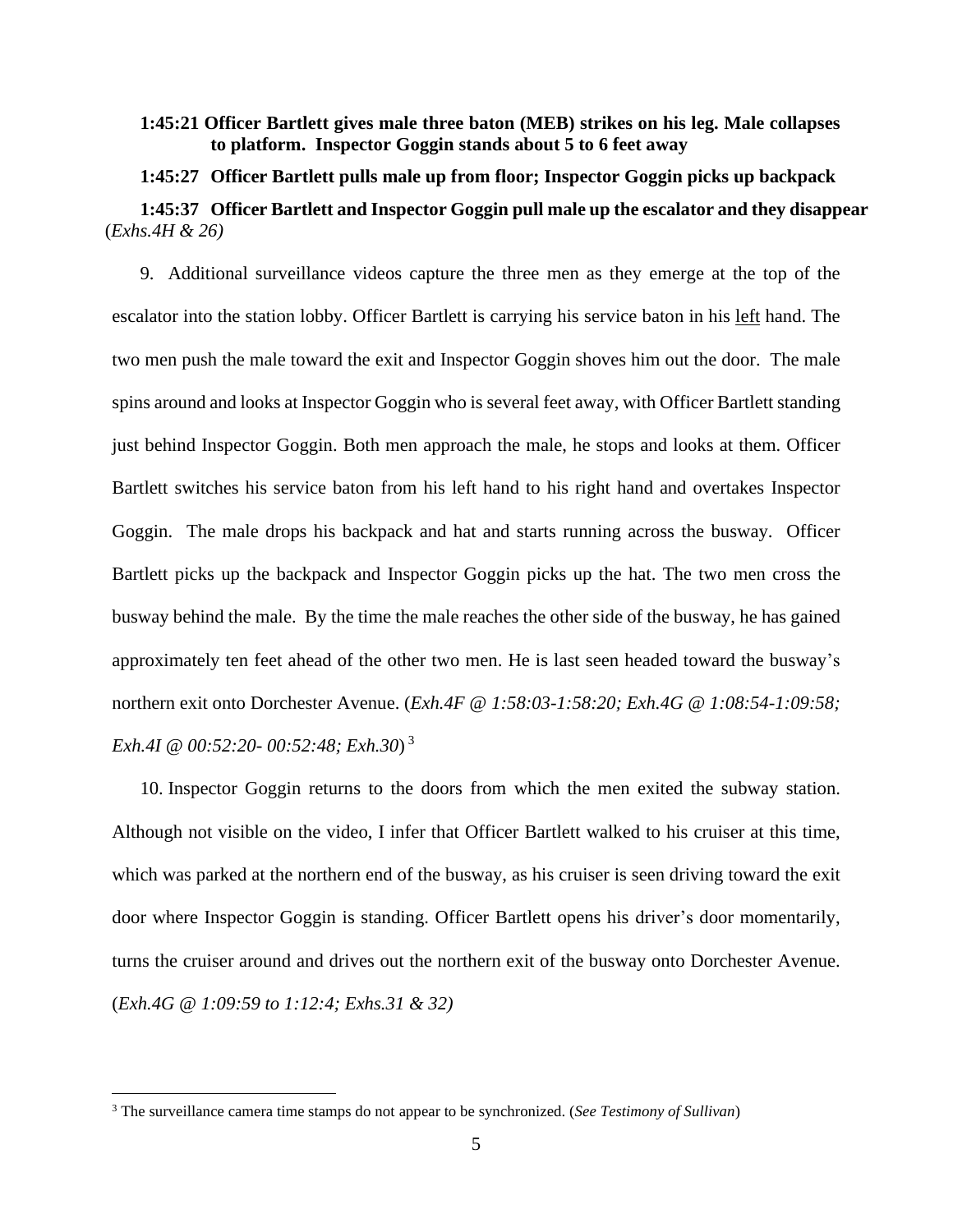11. At 1:47:21 a.m. on July 27, 2018, MBTA Operations recorded a call from Officer Bartlett in which he reported that he had just "ejected" a male from the Ashmont Station. (*Exh.4A*)

12. Officer Bartlett's cruiser was equipped with GPS monitoring technology that recorded the cruiser's location and speed. This GPS data confirms that his cruiser was parked at the Ashmont Station (1900 Dorchester Avenue) until 1:50:49 am. Officer Bartlett then leaves the station, turns onto Dorchester Avenue and proceeds SOUTH, away from Peabody Square, and travels to Hutchinson Street where he stops at 1:52:19 am. (*Exhs.31 & 32*)

13. At 1:51:40 am on July 27, 2018, the Boston Police (BPD) received a 911 call from an unidentified caller who reported a male on the floor of an establishment in the vicinity of 1875 Dorchester Avenue (Peabody Square) who needed emergency medical assistance. BPD dispatched a cruiser at 1:52:47 am and an ambulance (BEMS) at 1:53:40 am, which arrived on scene at 1:55:05 am and 1:56:40 am respectively. The BPD found the male on the corner of Ashmont Street and Dorchester Avenue (Peabody Square), very close to the Ashmont Station. (*Exhs.28, 30 & 32*)

14. At 1:53:09 am, Officer Bartlett's cruiser begins to move, turns north on Dorchester Avenue and comes to a stop at 1909 Dorchester Avenue at 1:54:39 am (which is where the BPD is holding the male). Officer Bartlett informs the BPD officers that the male is a "suspect" not a "victim", who just assaulted a police officer. (*Exhs.28, 31 & 32*)

15. Officer Bartlett departs with the male in custody at 1:59:14 am. He radioed MBTA Operations that he is returning with a prisoner arrested for "assault and disorderly". He returns to MBTA Headquarters with the male prisoner. (*Exhs.1, 4B,4C,4D; 31 & 32*)

16. During booking, Officer Sieboldt, the booking officer, asked Officer Bartlett to remove himself from the booking area after the prisoner became combative and Officer Bartlett was not making any effort to defuse the situation. Officer Clooney, monitoring from inside the monitor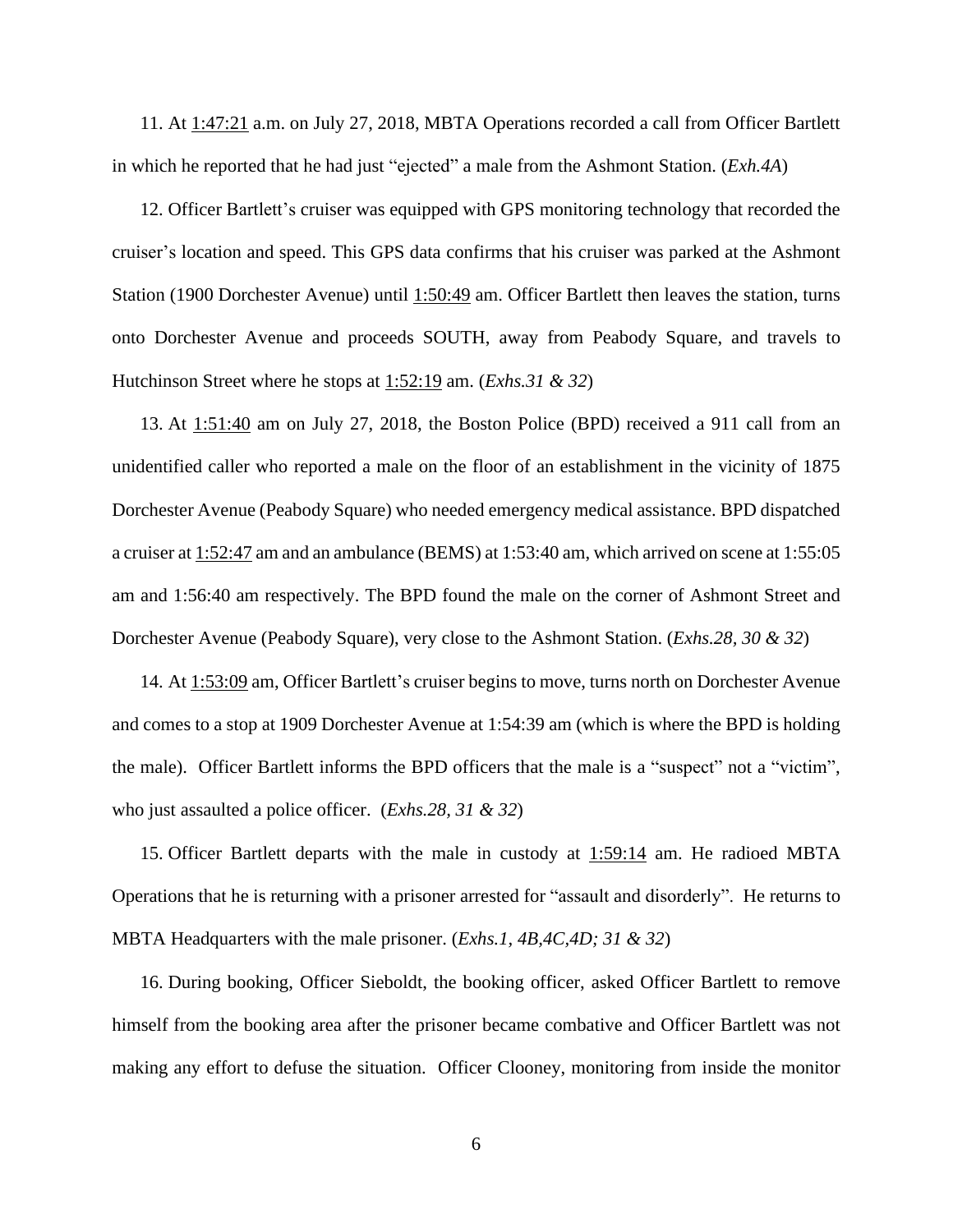room, alerted Sgt. Finnerty that Officer Bartlett grabbed the prisoner somewhere around his head (around his face or throat)<sup>4</sup> and both officers also then went to the booking area. (*Exhs.6 & 7*; *Testimony of Sieboldt & Clooney*)

17. Officer Bartlett asked Officer Clooney to play the video from the Ashmont Station involving the prisoner. They returned to the monitor room where Officer Clooney played the video footage showing the encounter on the Ashmont Station platform. (*Exh.6; Testimony of Clooney*)

18. At 2:15:16 a.m., Sgt. Finnerty asks Operation to call BEMS to respond to the male's complaint of "pain to his leg." BEMS arrives, treats the male with an ice pack for a "minor bruise" on his lower right leg, and determined that no further medical treatment was needed. (*Exhs.1, 2 & 4E; Testimony of Sieboldt*)

#### The Incident Report and Supervisor's Review

19. Sgt. Orcel heard the initial radio transmission from Officer Bartlett that he had ejected a male party from the Ashmont Station. He took note but had no reason to take any further action because "we eject people throughout the night all the time." (*Testimony of Appellant*) 5

20. After hearing Officer Bartlett's second transmission that he had arrested someone and was coming to Headquarters, Sgt. Orcel drove to MBTA Headquarters. (*Testimony of Appellant*)

21. Upon arrival, Sgt. Orcel met Officer Bartlett in the report writing room and reviewed the incident report Officer Bartlett had prepared. The narrative in this initial draft was five or six

<sup>&</sup>lt;sup>4</sup> No video of the booking was produced, and the evidence did not establish that Sgt. Orcel or any of the MBTA command staff (other than Sgt. Finnerty) knew of the booking encounter. I am unable to determine if Officer Bartlett's restraints in the booking area could be considered a "choke hold", but his removal from the booking area further demonstrates the egregious nature of Officer Bartlett's violation of the use of force rules.

<sup>5</sup>Sgt. Orcel later told Superintendent Sullivan that Officer Bartlett confirmed to him that he (Officer Bartlett) originally intended only to eject the male from the station. Officer Sieboldt testified to the same effect. (*Exhs.7 & 8; Testimony of Sullivan & Sieboldt*) Although this is hearsay evidence, I find it credible and corroborated by the BPD CAD report (Exh.28), the MBTA's GPS data (Exh.31), and the undisputed evidence that, until Officer Bartlett heard the BPD dispatch call, he never put out a call of his own that he was searching for anyone, which would have been standard procedure for an officer conducting a "area search" for a suspect. (*Exh.16; Testimony of Appellant & Sullivan*)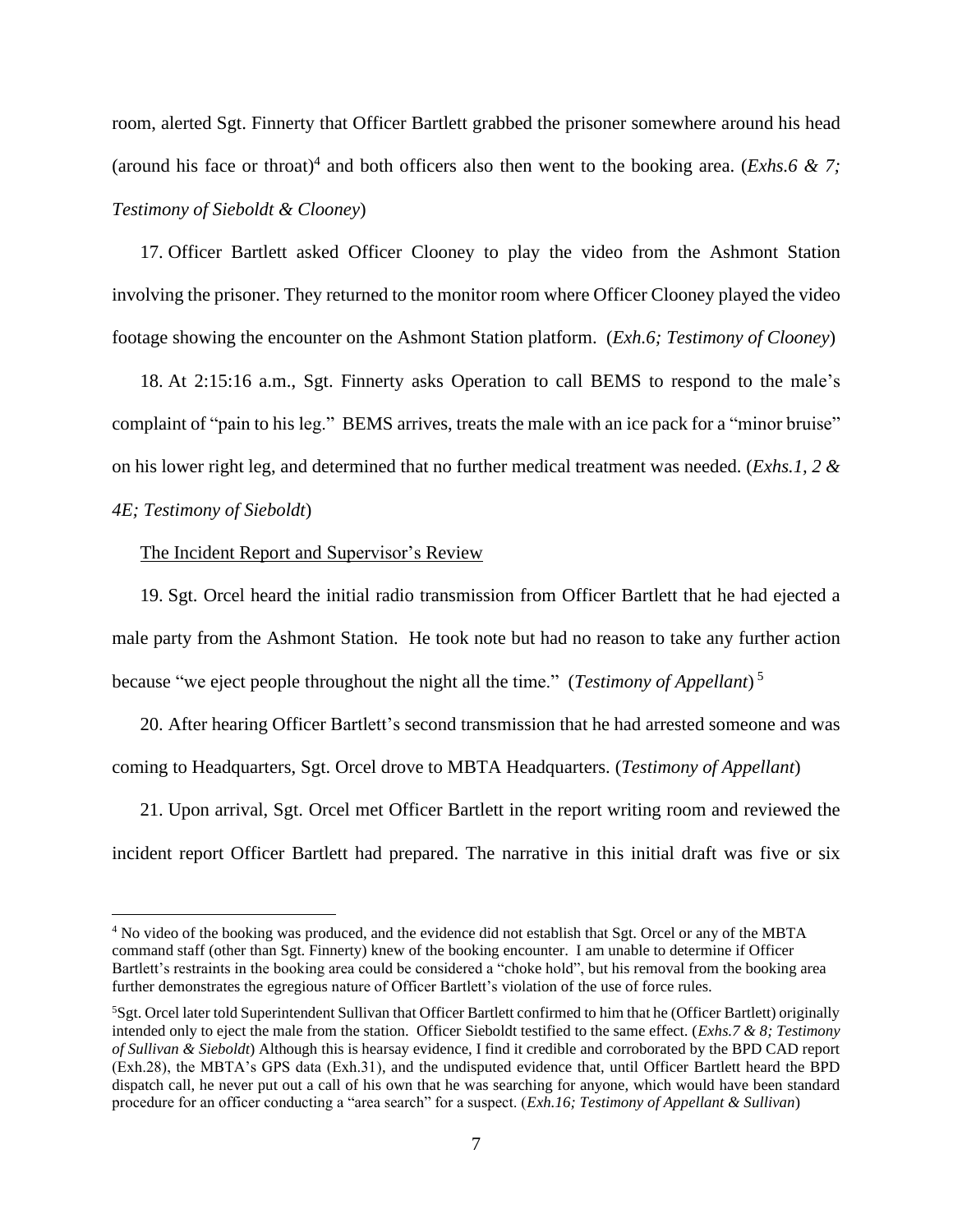sentences long. It did not contain elements of a crime, probable cause for an arrest, or any basis for use of force. Officer Bartlett said Sgt. Finnerty would help him fix the report and "it will be all set so don't worry." (*Exhs.6 & 8; Testimony of Appellant, Clooney & Flanagan*) 6

22. After speaking with Officer Bartlett, Sgt. Orcel then went to the monitor room where the video surveillance footage of Officer Bartlett's encounter with the prisoner was being uploaded for Sgt. Finnerty, who had been alerted by Officer Clooney to the use of force issue at headquarters shown on the Ashmont Station video he had just played for Officer Bartlett. Sgt. Orcel, along with Officer Sieboldt and Office Clooney, watched the video clip showing the encounter on the subway platform [Exh.4H] as well as at least one of the three available video clips showing the prisoner's ejection from the station. [Exhs.4F, 4G & 4I]). (*Exhs.6. 7 &.8; Testimony of Appellant, Flanagan, Sieboldt & Clooney*)

23. Sgt. Finnerty had what others saw as an expression of "shock" as he viewed the video of the baton strikes. His jaw dropped and his eyes open widely. He said something to this effect: "This is bad" and "Wow, this is worse than what [another named MBTA officer] did and they went to jail." (*Exh.8; Testimony of Flanagan & Sieboldt*)

24. Sgt Orcel said he did not recall that Officer Bartlett was present while he watched the video clips the second time Officer Clooney played them. Although the GPS data is not definitive, it appears to show that Officer Bartlett's cruiser remained in the vicinity of Headquarters for less than thirty (30) minutes. (*Exhs.8 & 31; Testimony of* Appellant)

25. After the officers had viewed the video clips, Sgt. Finnerty produced a second version of the incident report on behalf of Officer Bartlett. As redrafted by Sgt. Finnerty, the narrative stated:

<sup>6</sup> The original draft of Officer Bartlett's report was "overwritten" when Sgt. Finnerty rewrote it. The original could not be recovered and was not introduced at the Commission hearing. (*Testimony of Sullivan*)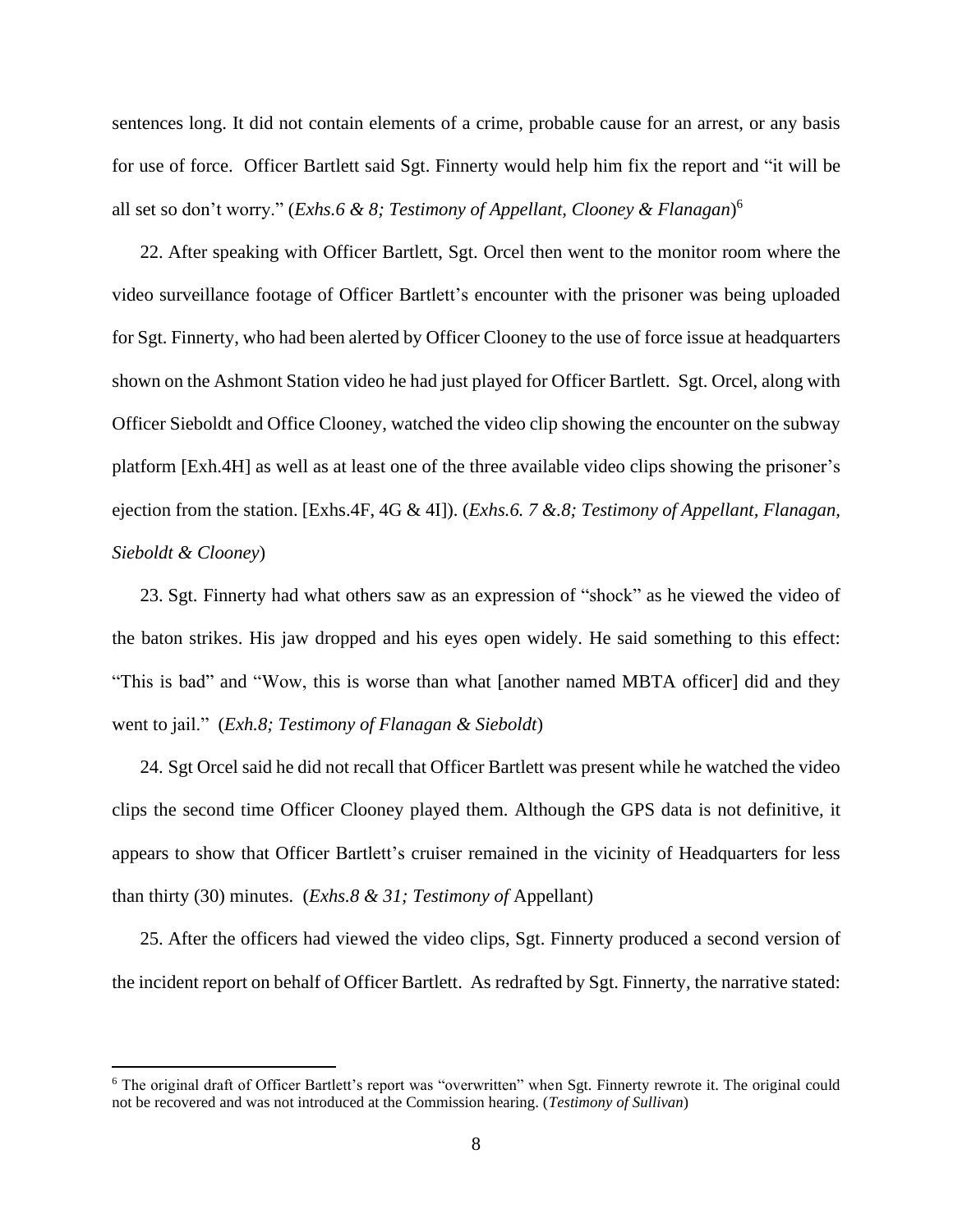1. On Friday July 27, 2018 at 1:45 AM, I Officer Bartlett [was] on directed patrol at Ashmont station . . . when I was alerted by Red line Inspector Patrick Goggin . . . for a person refusing to get off of the front train car. . . .

2. . . . I responded to the front car and was directed to the male party who was sleeping inside. I approached the male . . . woke him,and advised him that it was the last stop and the train was going out of service. I ordered [male] to get off the train. As I attempted to assist [male] up from the seat and out of the train, he became combative jumping up from the seat and lunged his body toward me. [Male] tensed his muscles, took a fighting stance and stated to me, "get out of my face!" I escorted [male] off the train, and as we exited the train car, [male] immediately sat down on the platform and refused to leave.

3. I took control of [male] and began escorting him to the escalator on the platform. [Male] jerked his body, turned back into my face and began resisting saying "get your hands off me!" [Male] continued to move trying to break free from my grasp. Based on [male's] actions, the continued tensing of his muscles and his assaultive behavior, I perceived a threat to my immediate safety. At that time I struck [male] three times in his lower right leg in the calf muscle with my department issued baton. [Male] stopped his assaultive and resisting behavior and fell to the ground. I regained control of [male] as he stood up and began to walk out of the station and with the assistance of Inspector Goggin, we escorted [male] out of the station. *As we passed through the doors and entered the busway, [male] jerked away from my grasp, dropped his backpack and . . . started making threats to fight me saying "I've got something for you!" As I stepped toward [male] to place him into custody, he started running away out of the busway.*

4. After [male] fled the busway, I returned to my cruiser in the busway and began an area search. [Male] was spotted in the Peabody square area at the corner of Dorchester Ave. and Ashmont st. [sic] and I was able to place him under arrest with the assistance of Boston Police Officer Wheeler . . .

5. I transported [male] to Transit police headquarters, to be booked per department policy. While being processed in the booking area, the defendant complained of leg pain. Boston EMS was notified and . . . was evaluated for a minor bruise on his lower right leg area . . . no further medical treatment was needed.

*(Exh.2*) (*emphasis added*)

26. After review of Sgt. Finnerty's first draft, Officer Orcel directed two changes to the

narrative before he would approve it:

Paragraph 3. The sentence beginning "As we passed through the doors to the busway . . ." was changed to read: "*It was my intention to place him under arrest, when [male] jerked away from my grasp dropped his backpack and* started making threats to fight me saying "i've [sic] got something for you!" As I stepped toward [male] to place him into custody, he ran away out of the busway*, and left his backpack behind. I asked him to come and retrieve his backpack which he refused at which time I tossed it to him*."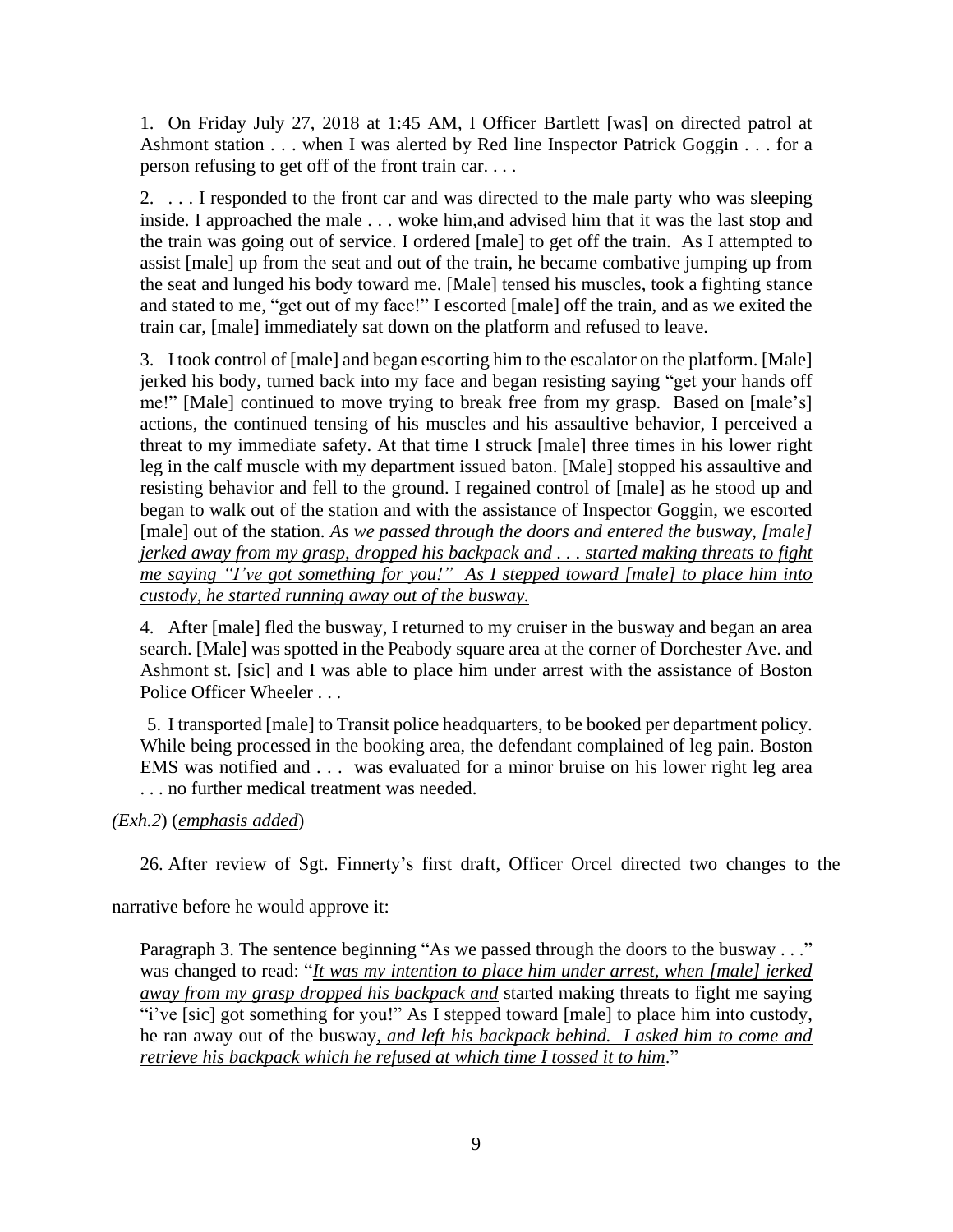Paragraph 4. A sentence was added to the end of the paragraph stating: "[Male] was placed under arrest and charged with resisting arrest, trespassing, and assault and battery on a police officer."

As revised, Sgt. Orcel approved the report as the Approving Officer. (*Exh.3*) (*emphasis added*)

27. In the Duty Supervisor/OIC Command Staff Shift Briefing (as of 0600 hours), Sgt. Finnerty

wrote the following in the section on "Prisoners in Custody":

Assault, Resisting Arrest, Trespassing. 07/27/2018, Case #2018-6590, Ashmont Station: While conducting a directed patrol at Ashmont Statin, an Officer was directed to the front car of the last southbound train at the platform. The train, being taken out of service had a male party onboard that was refusing to get off. The Officer was directed to the male party, identified as [redacted] by a Red Line Inspector. *The male party continued to refuse to get off the train, and jumped up, lunging toward the Officer, tensing his body and getting in the Officer's face. The Officer escorted [male] off the train, where [male] sat down on the platform refusing to get up. The Officer gained control of [male] and began to escort him from the station. [Male] resisted, and jerked his body toward the Officer, who struck [male] in the lower right leg (calf muscle area) with his baton. [Male] was escorted to the entrance of the station where he broke free, challenged the Officer to a fight. The Officer attempted to place [male] into custody, however [male] fled. The Officer with the assistance of Boston Police caught up to [male] in Peabody Square and he was placed into custody*. During the booking process, Boston EMS . . . determined [male had] a minor soft tissue injury and no treatment was needed. **[Male] is currently held.**

(Exh.3) (**emphasis in original**) (*emphasis added*)

28. When MBTA Transit Deputy Police Chief Reynolds arrived at Headquarters about 6:00 a.m., Sgt. Finnerty informed him that there had been a use of force that "looked bad." (*Testimony*

*of Reynolds*)

29. Deputy Chief Reynolds notified Superintendent Sullivan and began to review the available Ashmont Station video clips. When Superintendent Sullivan arrived approximately 15 to 20 minutes later, and after reviewing the video clips, they both concluded that the baton strikes by Officer Bartlett involved an excessive use of force (in response to a situation that was probably a Level 2 and no more than a Level 3 on the spectrum of risk assessment – see Finding Nos. 45 through 47 below) and that the subsequent arrest was unlawfully made without probable cause. At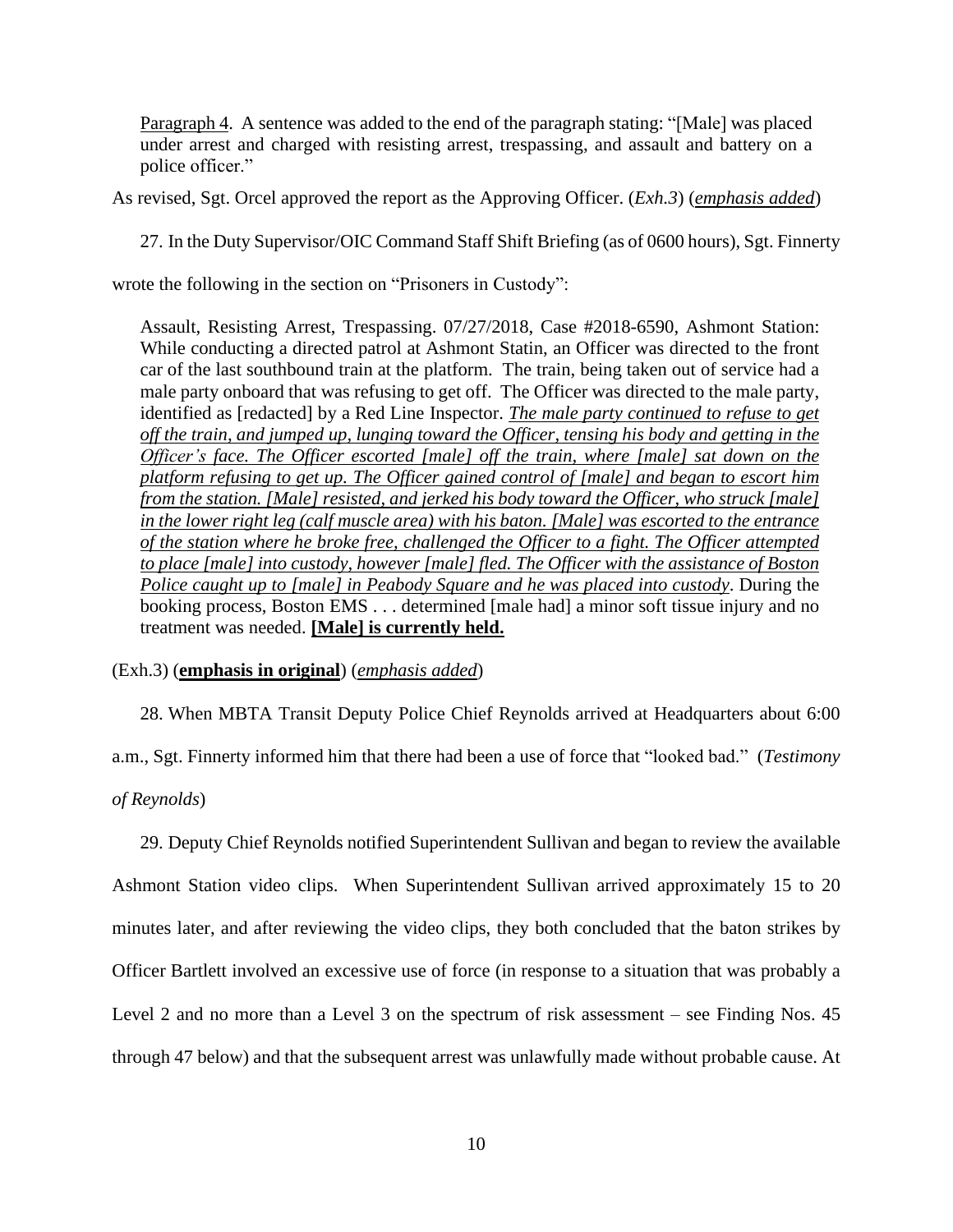approximately 9:00 a.m. they ordered that the male prisoner be released. (*Testimony of Sullivan & Reynolds*)

#### The Internal Affairs Investigation

30. By a To/From memorandum dated August 7, 2018, Deputy Chief Reynolds informed Sgt. Orcel that the MBTA Transit Police had opened an investigation into his actions and he would be called to an interview in the future that would be "solely investigatory in nature". The memo advised Sgt. Orcel of his rights under applicable federal and state laws (so-called Garrity, Carney and Weingarten rights). (*Exh.5*)

31. On September 18, 2018, Superintendent Sullivan interviewed Sgt. Orcel. Sgt. Orcel was represented by Attorney Douglas Louison, Esq. and Sgt. Michael Flanagan, President of his Union, the Sergeants Association. Also present was Deputy Chief Reynolds. The interview lasted approximately two hours. It was interrupted on three occasions to permit Sgt. Orcel to caucus privately with his attorney and union representative. (*Exh.8; Testimony of Appellant; Sullivan, Reynolds & Flanagan*)

32. By memorandum dated September 20, 2018, Superintendent Sullivan accurately memorialized his recollection of the substance of the (unrecorded) interview. (*Exh.8; Testimony of Sullivan, Reynolds & Flanagan*)

33. As stated in his September 20, 2018 memo and affirmed under oath during his testimony at the Commission hearing, after completing his interview of Sgt. Orcel, Superintendent Sullivan formed the conclusion that "Orcel presented himself as absent any moral compass who did not hesitate to omit facts to diminish and/or deflect any responsibilities he had as a supervisor . . . to shield another officer [and] to inhibit our quest to determine the truth . . . Orcel at times displayed profound incompetence as to his role as a supervisor . . . . In my professional assessment of this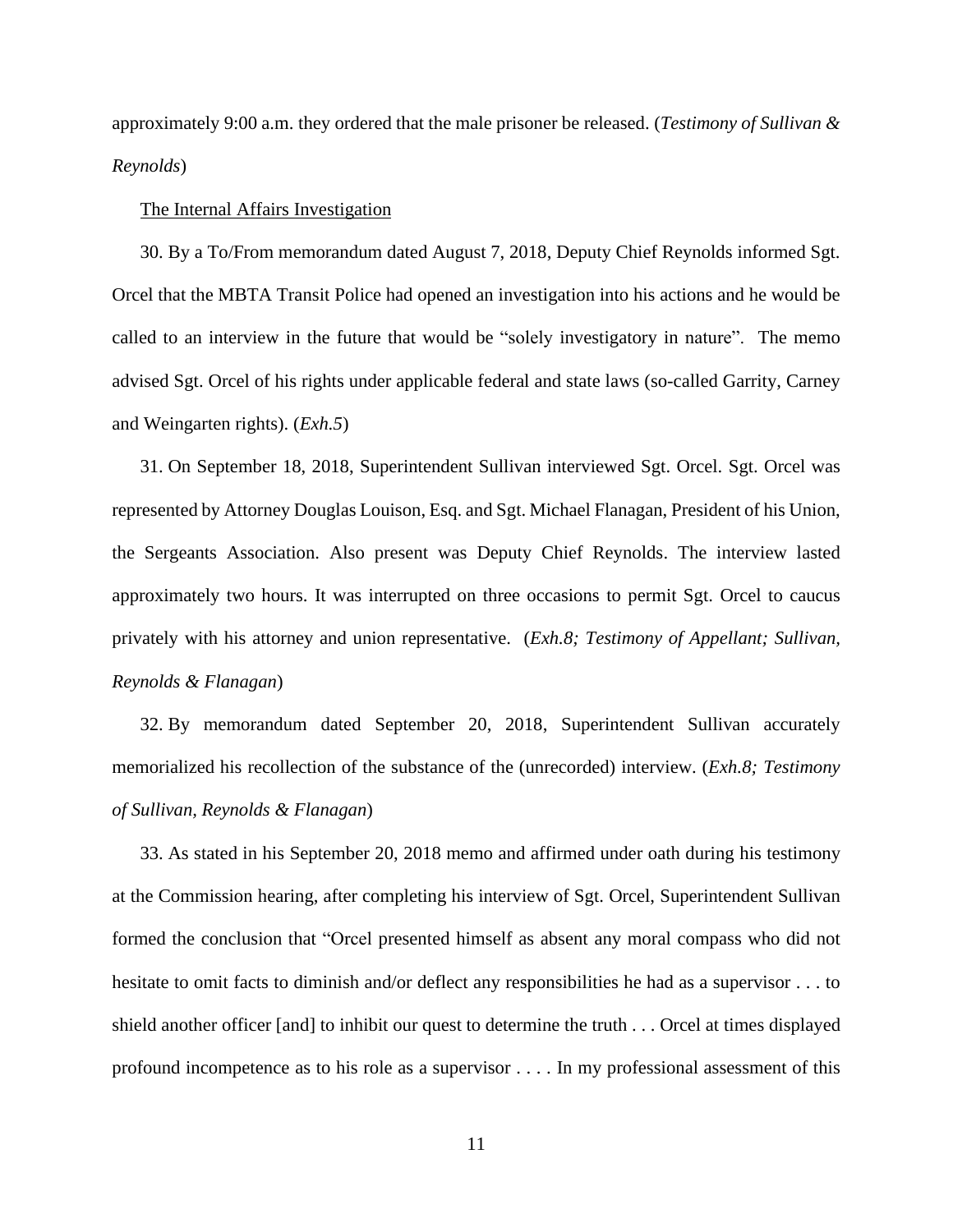interview, I believe Orcel was untruthful and attempted to obstruct an official Department investigation. Orcel only admitted to particular facts after consulting with his attorney and after multiple attempts at the truth." (*Exh.8; Testimony of Sullivan*)

34. In particular, Superintendent Sullivan's memorandum cited the following problematic matters that occurred during Sgt. Orcel's interview performance:

- Sgt. Orcel initially said that hearing Officer Bartlett's two radio calls about 10 minutes apart did not raise any "red flags" and he didn't see any duty to respond since he "wasn't dispatched", which Superintendent Sullivan thought was an odd response because a supervisor is not expected to be "dispatched" but routinely responds to calls to make sure the officer is performing his duties properly.
- After he had seen Officer Bartlett's "brief and woefully inadequate" report and viewing what he thought were "inappropriate" baton strikes, Sgt. Orcel denied that there was any discussion amongst the officers who were in the monitor room. Superintendent Sullivan said that didn't seem plausible. Sgt Orcel took an eighteen (18) minute break to caucus with his attorney and union president and, when he returned, related Sgt. Finnerty's statement about how what Officer Bartlett did was worse than what another MBTA officer did who "went to jail". He explained that he didn't say so before because he "didn't want to throw him [Finnerty] under the bus."
- When asked if he knew who rewrote Officer Bartlett's report, Sgt. Orcel said he had no idea. Superintendent Sullivan didn't believe him, and after another ten (10) minute private caucus, Superintendent Sullivan repeated his question and, this time, Sgt. Orcel said he knew Sgt. Finnerty wrote it because he [Finnerty] told him that he did.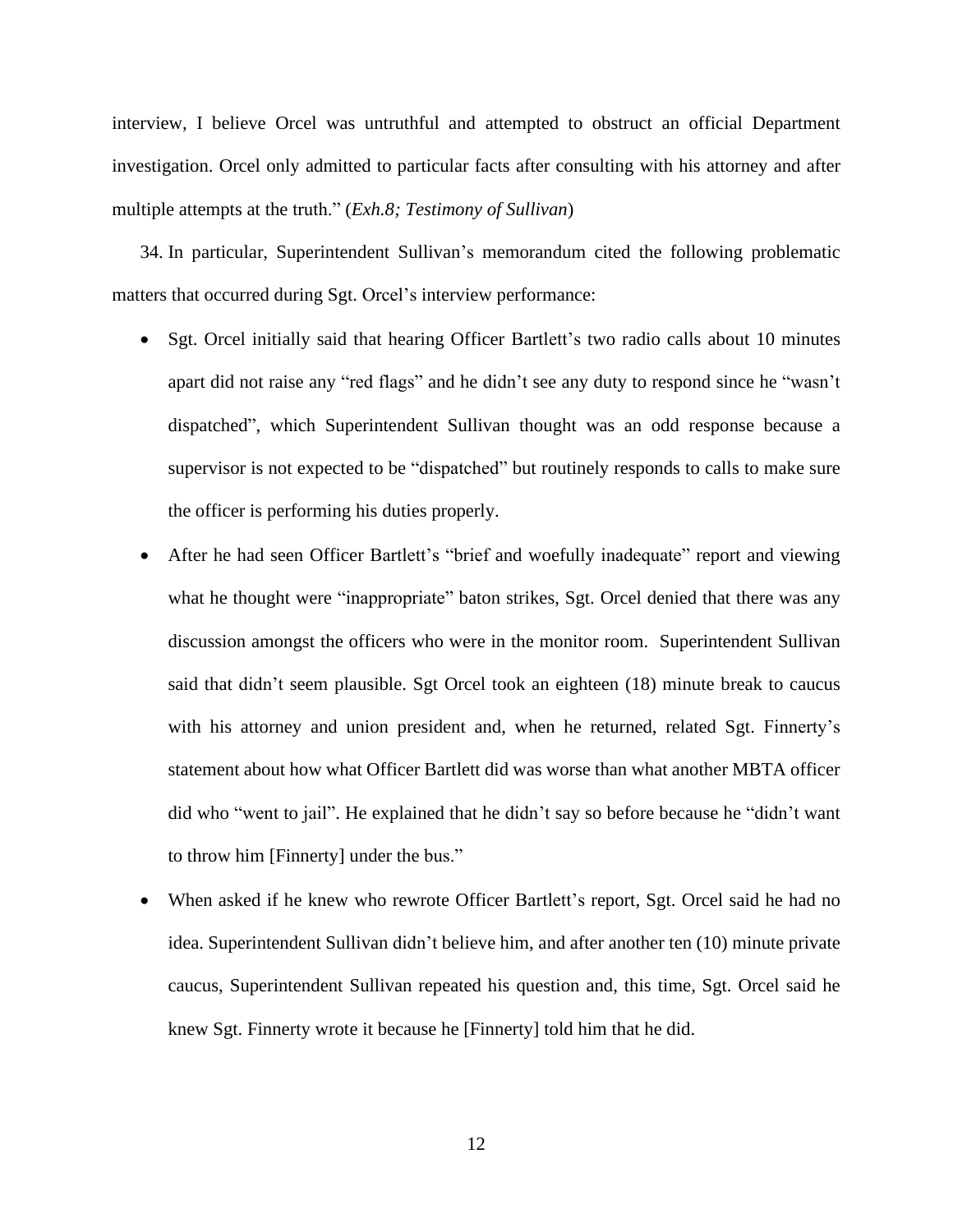- Sgt. Orcel's explanation for why he directed further changes to the version of the report as rewritten by Sgt. Finnerty — to justify why Officer Bartlett picked up the male's backpack and threw it at him to "lure" him back so he could arrest him – didn't make sense. Superintendent Sullivan believed Sgt. Orcel should have known that no "prudent" officer attempting to effect an arrest would act that way.
- Sgt. Orcel deferred to Sgt. Finnerty as "guru" of Use of Force reports and [as the OIC] Sgt. Orcel believed Finnerty had "positional" authority over him. Superintendent Sullivan found this statement an abdication of his personal responsibility as the patrol supervisor.
- Overall, Superintendent Sullivan concluded that Sgt. Orcel's omissions of facts and attempt to shield himself and another officer's failures, constituted untruthfulness, an attempt to obstruct an official investigation, and "profound incompetence".

## (*Exh.8; Testimony of Sullivan. Reynolds & Flanagan)*)

35. By letter dated September 28, 2018, the MBTA Transit Chief of Police informed Sgt. Orcel that he was placed on paid administrative leave pending completion of the MBTA's investigation and any further disciplinary proceedings. (*Exh.10*)

#### Criminal Proceedings

36. On March 6, 2019, a Suffolk County Grand Jury indicted Sgt. Orcel for making a False Report by a Public Employee, in violation of G.L c. 268, § 6A, and as Accessory After the Fact to Assault by means of a Dangerous Weapon (a baton), in violation of G.L. c. 274, § 4. (*Exh.11*)

37. Sgt. Orcel moved to suppress all statements made to the MBTA on the grounds that the statements were obtained in violation of his constitutional rights.<sup>7</sup> The Suffolk County District

<sup>7</sup> Apparently, the MBTA had not properly disclosed Sgt. Orcel's potential criminal liability (as opposed to his collective bargaining rights), and his representatives did not know, prior to the interview of Sgt. Orcel's potential criminal exposure. In retrospect, Lt. Flanagan, the Union President, believed that the interview ought to have been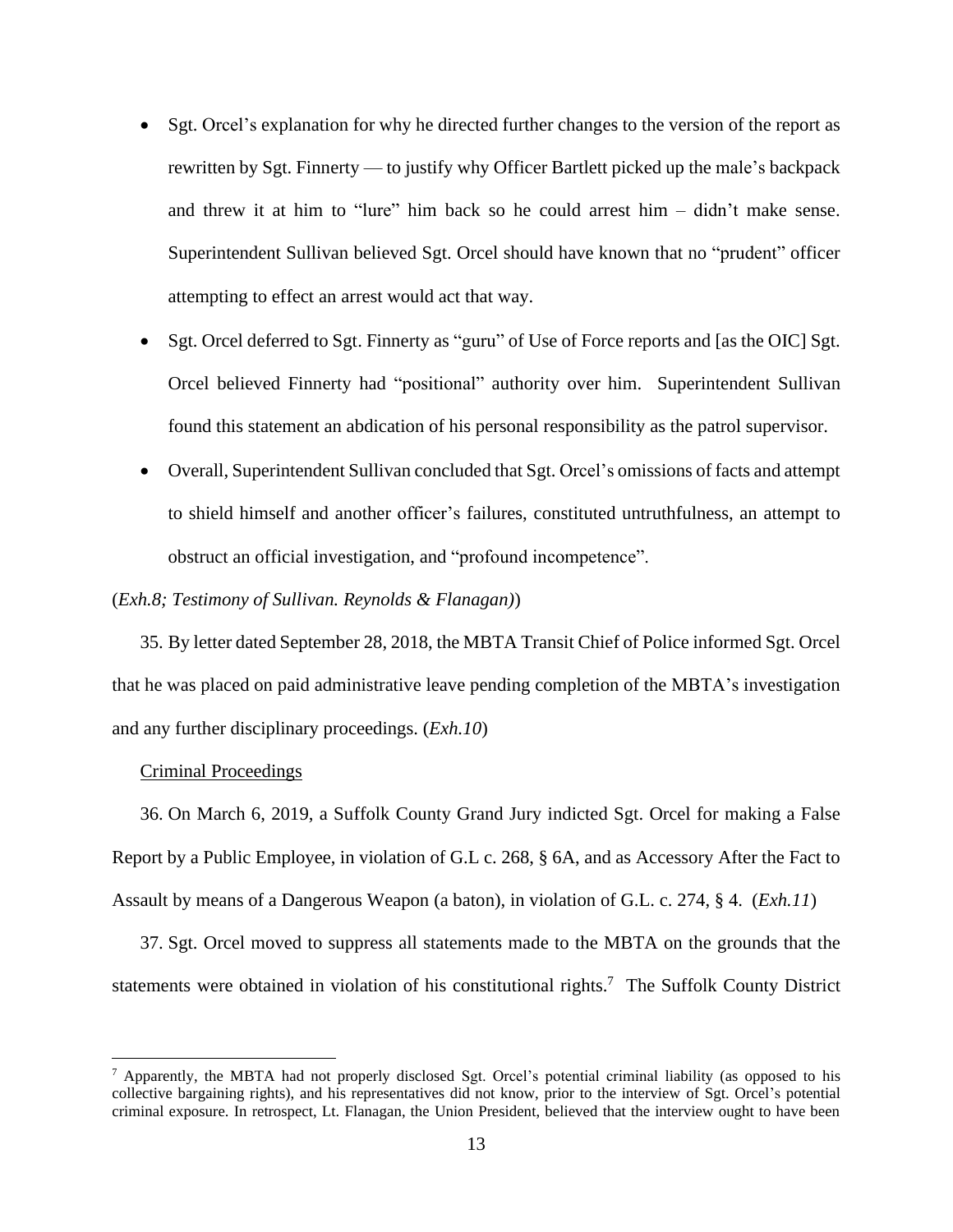Attorney concluded that "the Commonwealth would be prevented from utilizing statements made by Sgt. Orcel during his [September 18, 2018] interview" and, therefore "would not be able to meet its burden of proving each and every element of the indictment beyond a reasonable doubt . . . ." A Nolle Prosequi was entered terminating the prosecution against Sgt. Orcel. (*Exhs.12 through 14*)

### Disciplinary Proceedings

38. By letter dated June 8, 2020, Chief Green informed Sgt. Orcel that a disciplinary hearing would be held on June 30, 2020 to consider whether there was just cause to discharge or otherwise discipline him for his conduct on July 27, 2018 and on September 18, 2018, citing five specific charges of misconduct involving violations of MBTA General Orders Chapters 50, 62, 100, 101, 143, 170 and 171: (I) Failure to Supervise and Conduct Unbecoming; (II) Dereliction of Duty and Conduct Unbecoming; (III) Violation of Massachusetts General Law (i.e., G.L. c. 268, § 6A & G.L. c. 274, § 4) ; (IV) Untruthfulness; and (V) Sick Time Abuse. (*Exhs.15, 20 through 26)*

39. On June 30, 2020, a disciplinary hearing was held before a Hearing Officer designated by Chief Green. The MBTA introduced twenty (20) exhibits and called one witness, Superintendent Sullivan. Sgt. Orcel appeared with counsel, but the lawyer did not cross-examine Superintendent Sullivan or call Sgt. Orcel to testify. (*Exh.16*)

40. On July 29, 2020, the Hearing Officer issued his report, which concluded that the MBTA had proved just cause to support four of the five charges (Charges I, II, III & IV). He found insufficient proof of just cause to support the sick time abuse charge (Charge V). (*Exh.18*)

suspended when it turned to matters that could implicate Sgt. Orcel in any crimes. (*Testimony of Flanagan & Reynolds*)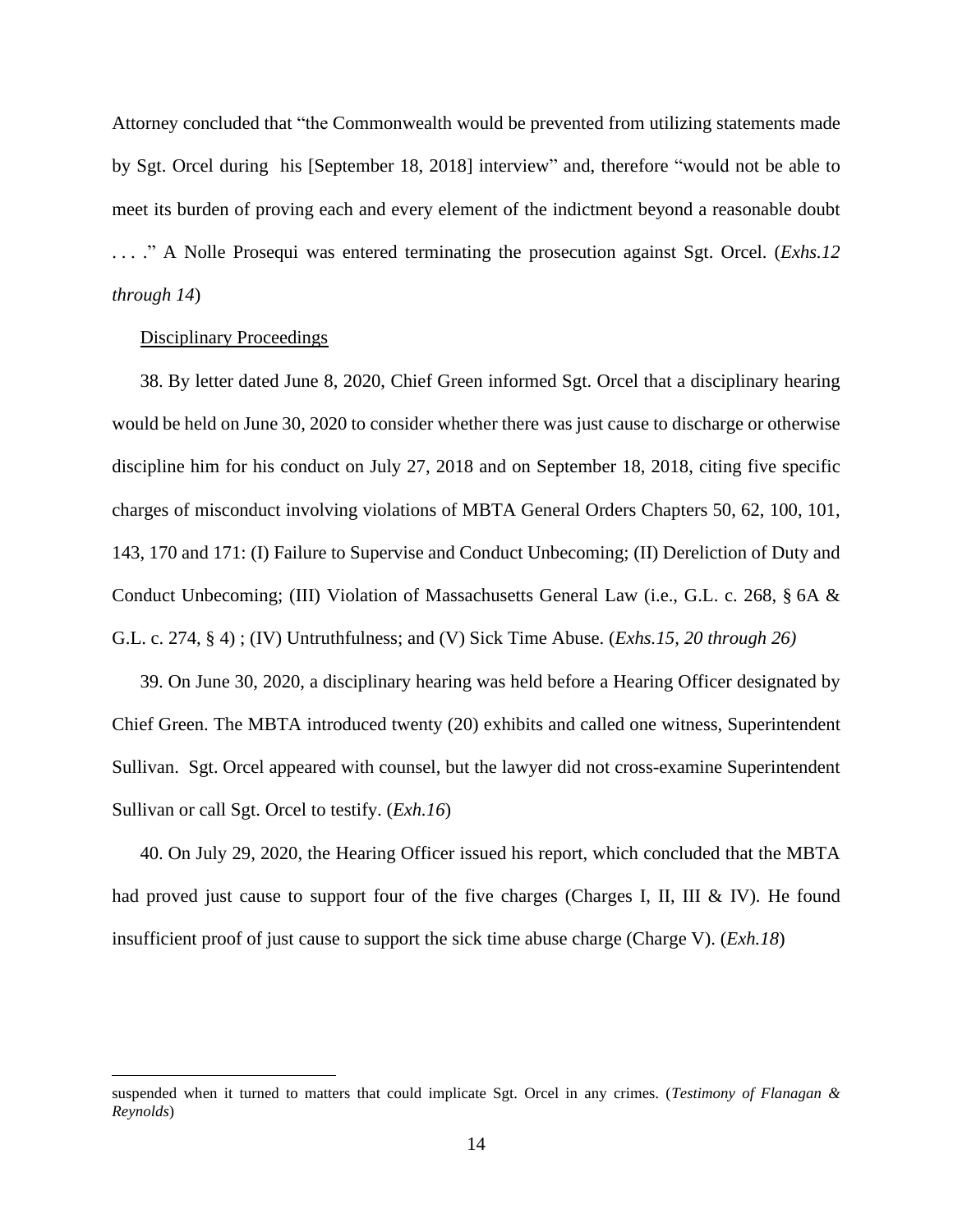41. By letter dated July 29, 2020, Chief Green accepted the findings of the Hearing Officer and concluded that "[t]hese findings warrant your employment with the MBTA Transit Police Department be terminated [e]ffective immediately." (*Exhs.17 & 29*)

42. This appeal to the Commission duly ensued. (*Exh.19*)

## MBTA's Policies and Procedures

43. The MBTA Transit Police is a law enforcement agency of the Commonwealth that provides police services to patrons and employees of the MBTA while on MBTA property and in MBTA vehicles. MBTA police officers have all the powers and responsibilities conferred upon police officers in cities and towns of the Commonwealth. (*Exh.2; Administrative Notice [St.1968, c.664]*)

44. Chapter 100 (General Order No. 2017-19) and Chapter 101 (General Order 2016-19) entitled "Standards of Conduct" contains the MBTA's Mission Statement, Oaths of Office & Honor, and Code of Ethics. These General Orders describes the primary mission of the MBTA Transit Police Department as being "to safeguard lives and property within our transportation system and uphold the constitutional rights of all people by following a set of core values that reflect the finest nature of policing, which are: Fairness, Truthfulness, Professionalism, Perseverance. Treating All Persons with Dignity and Respect, Service Before Self, and Integrity." Among the standards to which all MBTA Transit Police Officers are held:

- **Truthfulness** is interpreted in the broadest sense. It is more than avoiding outright lies. Rather, it is an implied spirit of openness that requires even unintended misperceptions to be corrected when discovered rather than allow them to persist. Truthfulness means that all employees, from the very top of the organization to the bottom, admit mistakes when they are made, and take responsibility for their decisions.
- **Professionalism.** . . . . Officers willingly adhere unwaveringly to the high standards that policing imposes upon them, and they are committed to doing their very best at all times, under all circumstances. This commitment to excellence is the cornerstone of the Department's service model.
- **Integrity** means "doing the right thing when no one is looking". The nature of policing is such that most of the Officer's work is done out of sight of their supervisors. Officers must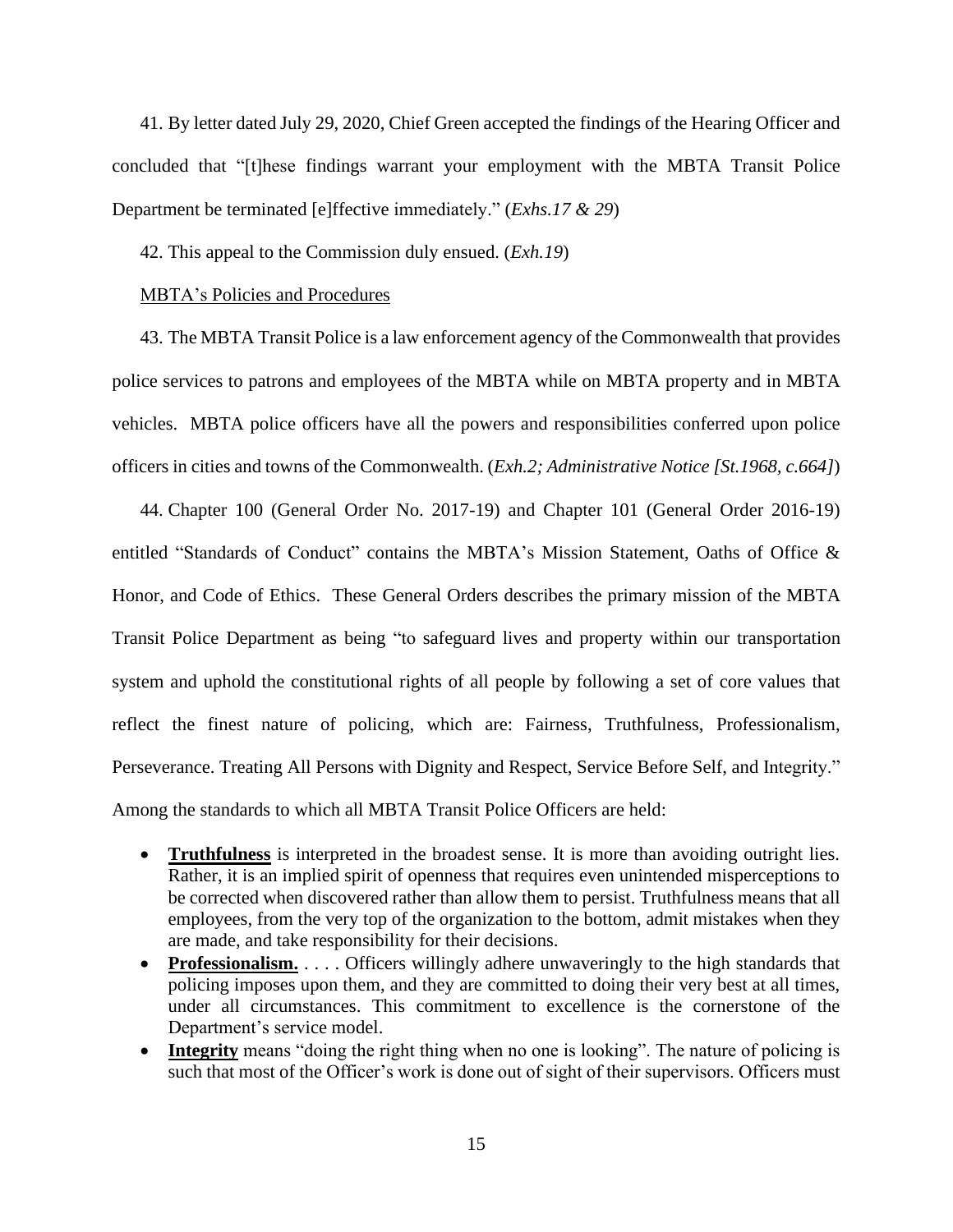be relied on to conduct themselves in a way that reflects favorably on the Police Department and on the profession itself.

- **Code of Ethics.** The fundamental duty of a law enforcement Police Officer is to serve mankind; to safeguard lives and property; to protect the innocent against deception, the weak against oppression or intimidation, and the peaceful against violence or disorder; and to respect the Constitutional rights of all citizens to liberty, equality and justice.
- **Behavior.** Officers shall abide by ordinary and reasonable rules of good conduct and behavior and shall not commit any act tending to bring reproach or discredit upon himself or herself or the Department. "Conduct Unbecoming an Officer" shall include that which tends to indicate that the Officer is unable or unfit to continue as an MBTA Transit Officer or tends to impair other employees or the operation of the Department.
- **Criminal Laws.** Whether on or off duty, employees shall not knowingly commit any criminal offense under any laws of the United States, the Commonwealth of Massachusetts, or any other jurisdiction in which the employee is present.
- **Use of Force.** In making arrests or while engaged in the performance of their duties, Officers shall use reasonable force when force is used to accomplish lawful objectives.

(*Exhs.22 & 23*)

45. Chapter 171 (General Order 2017-02) entitled "Use of Force in Response to Resistance/Aggression", provides specific rules to which all officers are required to strictly adhere whenever verbal and/or physical action is taken, in response to resistance or aggression, including, the use of firearms or a baton (MEB), among other devices. (*Exh.171*)

46. The MBTA adheres to a universally accepted Use of Force pyramid, used by the Massachusetts Municipal Police Training Committee (MPTC), which sets forth five (5) Levels of Threat Perception from "Strategic" (Level 1) to "Lethal" (Level 5). Use of an MEB is considered a less-than-lethal defensive tactic that is justified only at Level 4, in response to a Threat from Perceived Assaultive Behavior that risks Bodily Harm to an Officer. It would not be appropriate as a Compliance Technique at Level 3.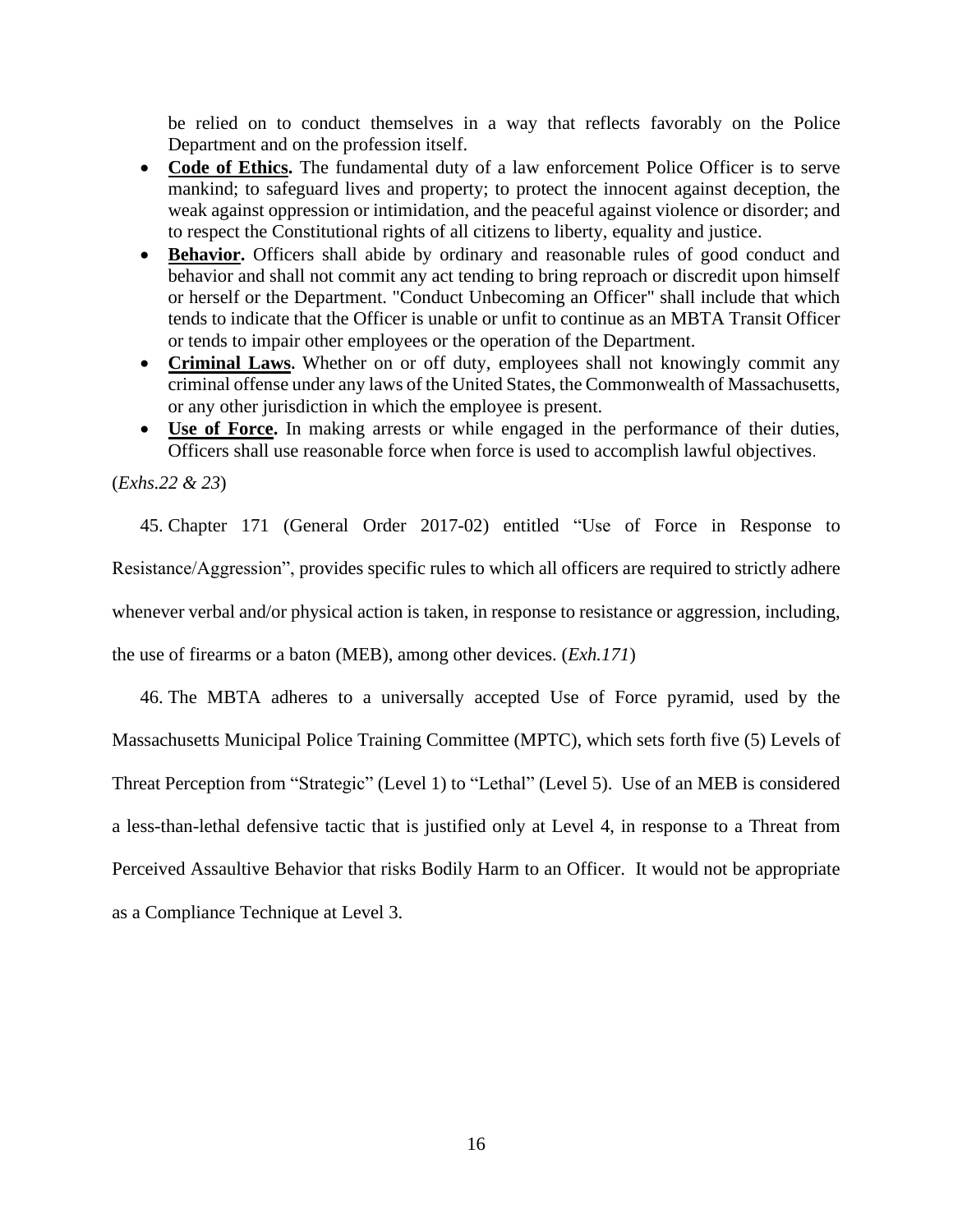

(*Exh.171; Testimony of Sullivan, Reynolds & Flanagan*)

47. General Order 171 also prescribes that whenever an officer uses an MEB or any physical force at Level 3 (Active Resistance) or above, a separate "Blue Team" report must be completed by the officer, reviewed by his supervisor, and forwarded up the chain of command. Chapter 62 (General Order 2018-06) entitled "Supervisory Span of Control", Chapter 143 (General Order 2016-27) entitled "Field Patrol Procedures", and Chapter 170 (General Order 2016-39) entitled "Arrest", specify additional responsibilities of supervisory officers. These responsibilities include, among others, reviewing and approving subordinates' reports to ensure they are properly completed as required; ensuring that arrests are valid, made with probable cause and only after considering less restrictive alternatives; and ensuring that use of force incident to an arrest is reasonably employed to prevent escape and/or protect the officer or others from harm. (*Exhs.21,*

*24 & 25: Testimony of Sullivan*)

48. The MBTA command staff, up to the Chief of Police, are available 24/7 by pager to all supervisors for support and consultation. (*Testimony of Sullivan & Reynolds*)

### The Appellant's Defense of His Actions

48. At the Commission hearing, as he told Superintendent Sullivan during the September 18, 2018 interview, the Appellant acknowledged that, based on everything he now knows, Officer Bartlett's report contained false statements about the arrest. He reconciled that admission with his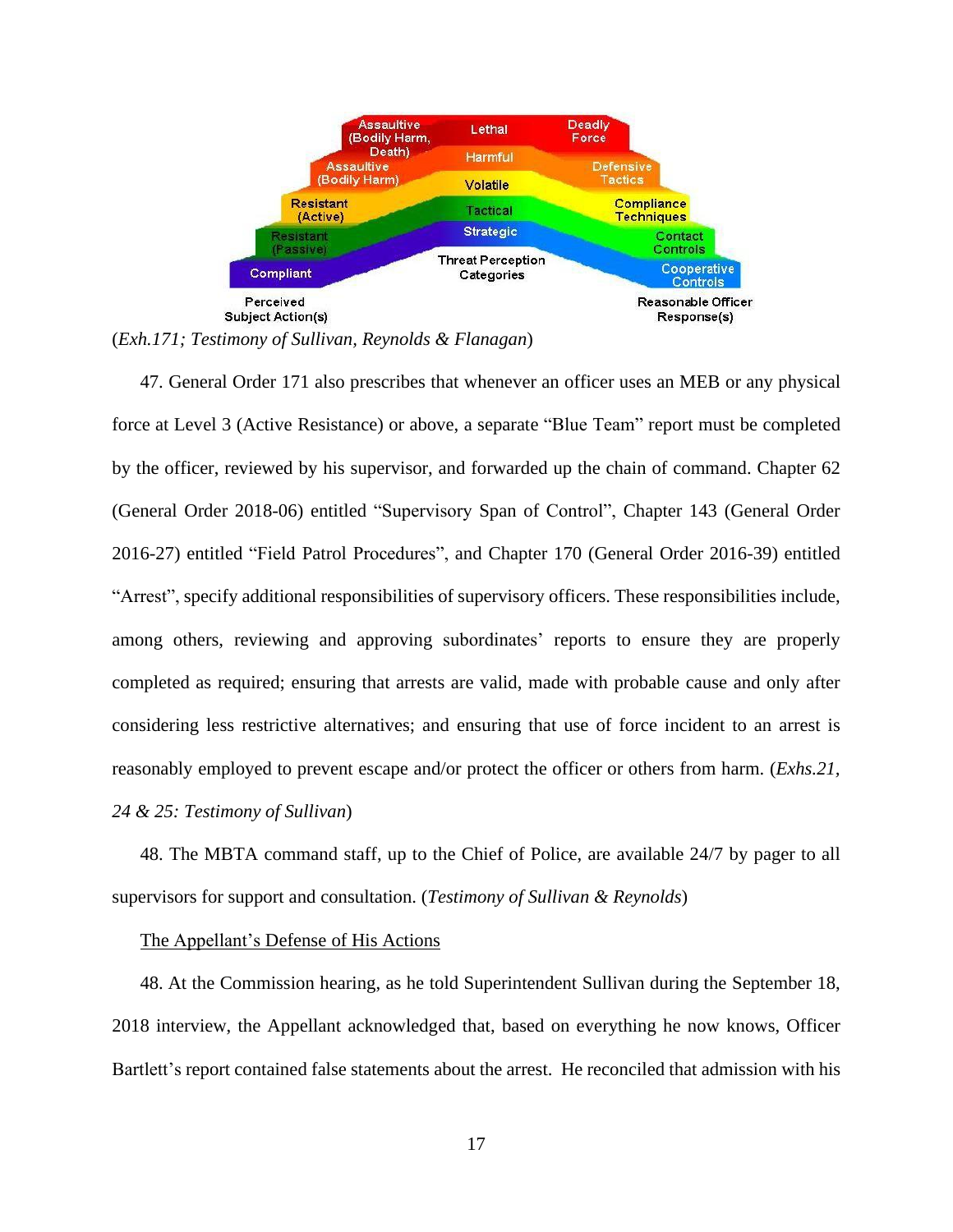contention that he, himself, had done nothing wrong, by stating that what he meant was, in hindsight, he now realizes that Bartlett's incident report contained statements that were false, but, at the time he approved the report, "I have to believe my officers" and there possibly "might" have been assaultive behavior against Officer Bartlett in the subway car and/or when they were both on the subway platform but out of view of the camera that justified an arrest which, in his discretion, Officer Bartlett chose not to act on immediately. (*Testimony of Appellant*)

49. The Appellant similarly drew a distinction between what he now knows and the information he knew at the time of the incident to explain his handling of the use of force issue. He acknowledged that nothing on the videos clips – those he saw on July 27, 2018 as well as the others introduced into evidence at the Commission hearing – showed "assaultive behavior" that justified the three baton strikes. He agreed that the male's behavior, to the extent it was visible on the videos, never rose above a Threat Level 2. He justified his actions on July 27, 2018 on the basis that the video does not show all of the encounter and it was too soon for him to conclude that an illegal use of force had occurred, which would ultimately be up to a "Blue Team" to determine after a more comprehensive review than he had time to perform that night. (*Testimony of Appellant)*

50. The Appellant reconciled his inconsistent statements before and after taking breaks to consult with counsel during the September 18, 2018 interview on the grounds that he misunderstood the questions. For example, when asked about what discussion had ensued immediately after the officers on the shift viewed the video clips, he initially professed lack of knowledge because he was not actually in the monitor room but stood outside looking through a window and (although he could see into the room) he didn't have "first-hand" knowledge of the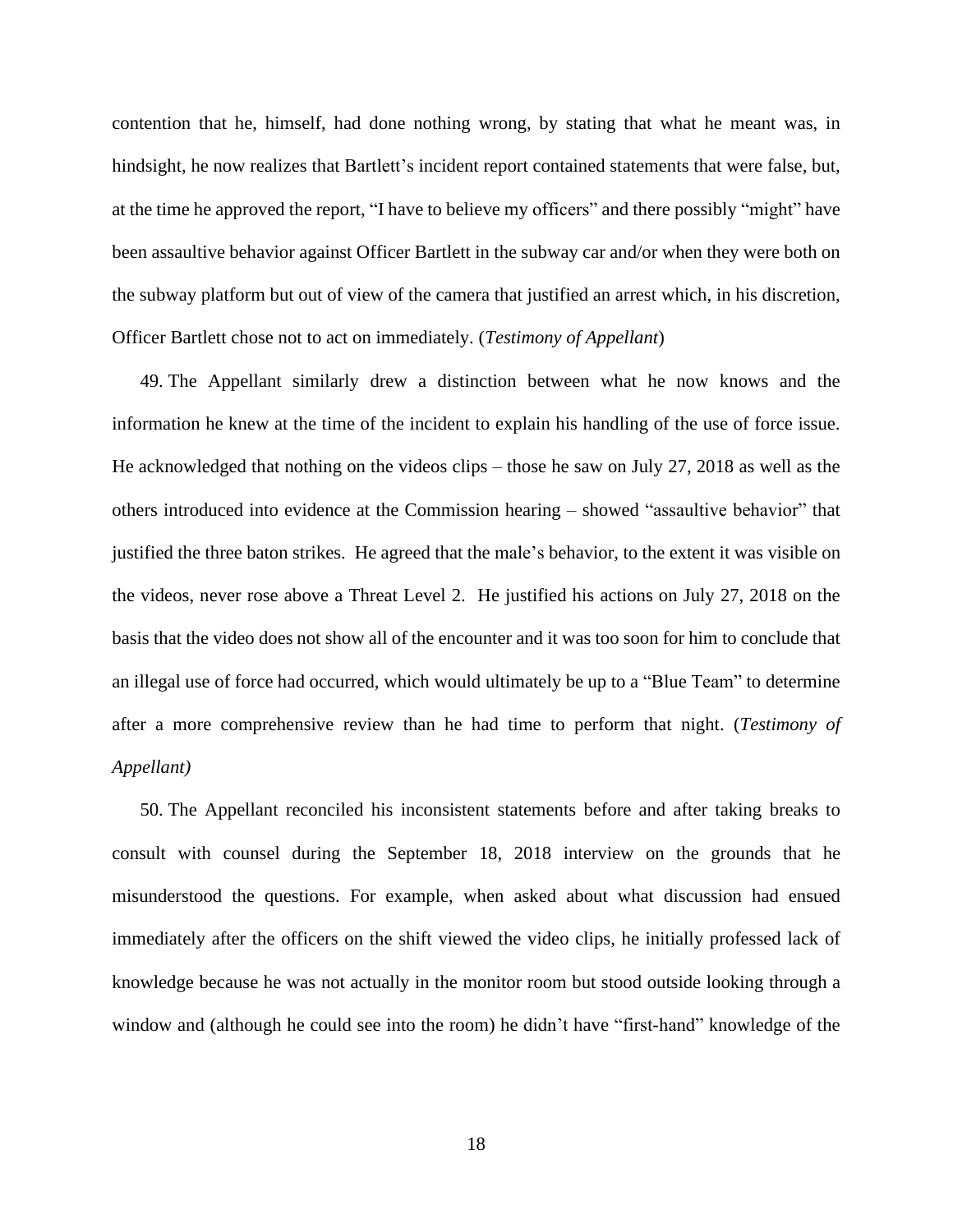discussion inside. He wouldn't "throw anyone under the bus" in an investigation by repeating something he did not actually hear first-hand. (*Testimony of Appellant*)

### **APPLICABLE LEGAL STANDARD**

Sections 41 to 45 of G.L. c. 31 allow discipline of a tenured civil servant for "just cause" after due notice, a hearing (which must occur prior to discipline other than a suspension from the payroll for five days or less), and a written notice of the decision that states "fully and specifically the reasons therefor." G.L. c. 31, § 41. An employee aggrieved by such disciplinary action may appeal to the Commission, pursuant to G.L. c. 31, § 42 and/or § 43, for de novo review by the Commission "for the purpose of finding the facts anew." Town of Falmouth v. Civil Service Comm'n, 447 Mass. 814, 823 (2006). As prescribed by G.L. c. 31, § 43, ¶ 2, the Appointing Authority bears the burden of proving "just cause" for the discipline imposed by a preponderance of the evidence.

If the commission by a preponderance of the evidence determines that there was just cause for an action taken against such person it shall affirm the action of the appointing authority, otherwise it shall reverse such action and the person concerned shall be returned to his position without loss of compensation or other rights; provided, however, if the employee, by a preponderance of evidence, establishes that said action was based upon harmful error in the application of the appointing authority's procedure, an error of law, or upon any factor or conduct on the part of the employee not reasonably related to the fitness of the employee to perform in his position, said action shall not be sustained and the person shall be returned to his position without loss of compensation or other rights. The commission may also modify any penalty imposed by the appointing authority.

The Commission determines just cause for discipline by inquiring "whether the employee has been guilty of substantial misconduct which adversely affects the public interest by impairing the efficiency of public service." School Comm. v. Civil Service Comm'n, 43 Mass. App. Ct. 486, 488, rev. den., 426 Mass. 1104 (1997); Murray v. Second Dist. Ct., 389 Mass. 508, 514 (1983).

The Commission is guided by "the principle of uniformity and the 'equitable treatment of similarly situated individuals' [both within and across different appointing authorities]" as well as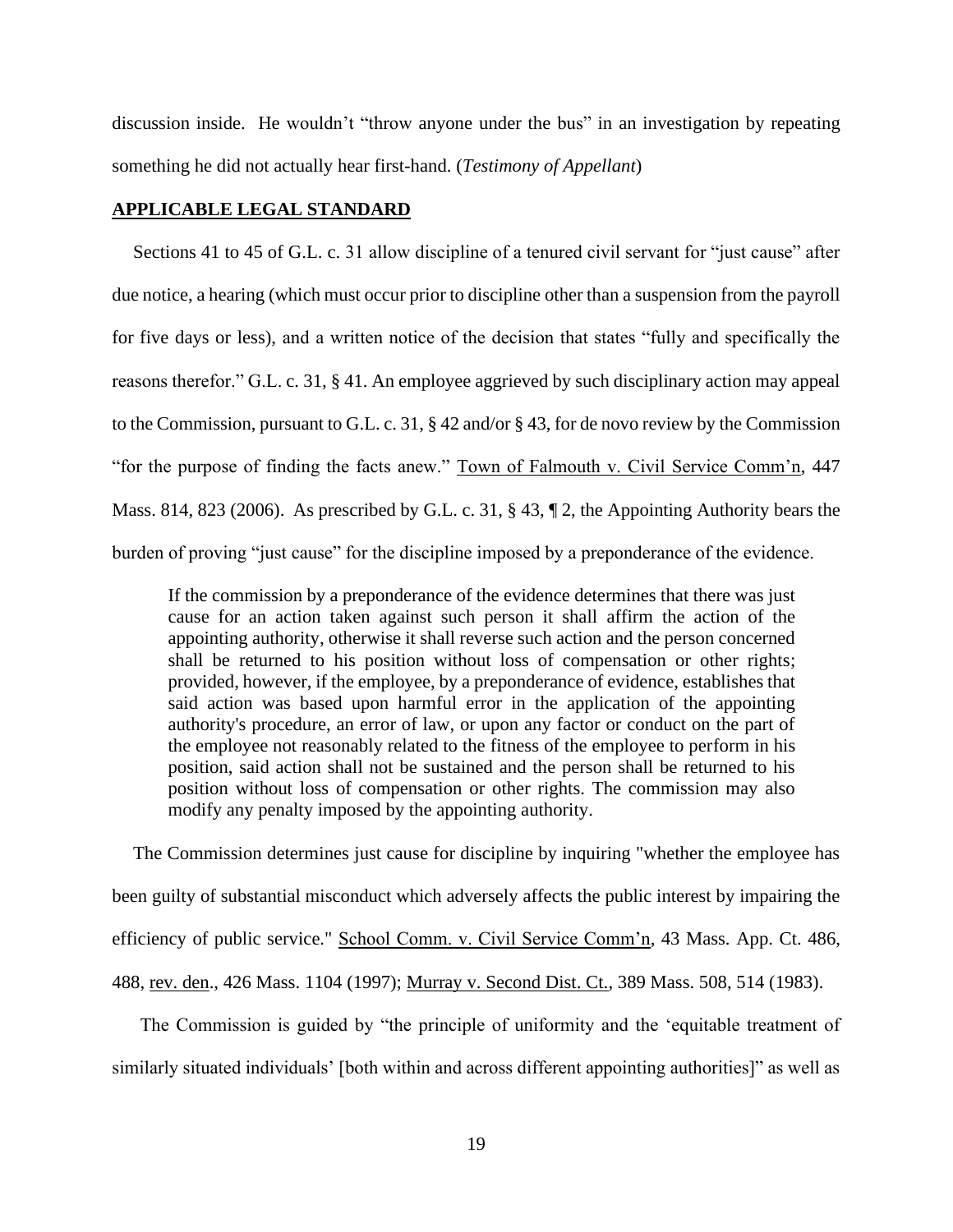the "underlying purpose of the civil service system 'to guard against political considerations, favoritism and bias in governmental employment decisions.'" Town of Falmouth v. Civil Service Comm'n, 447 Mass. 814, 823 (2006) and cases cited. See also Town of Brookline v. Alston, 487 Mass. 278 (2021) (analyzing broad scope of the Commission's jurisdiction to enforce basic merit principles under civil service law); Commissioners of Civil Service v. Municipal Ct., 359 Mass. 211, 214 (1971) (appointing authority must provide "adequate reasons sufficiently supported by credible evidence, when weighed by an unprejudiced mind; guided by common sense and by correct rules of law" for discharge of public employee), citing Selectmen of Wakefield v. Judge of First Dist. Ct., 262 Mass. 477, 482 (1928) (justification for discharge of public employee requires proof by a preponderance of evidence of "proper cause" for removal made in good faith). It is also a basic tenet of merit principles, which govern civil service law, that discipline must be remedial, not punitive, designed to "correct inadequate performance" and "[only] separating employees whose inadequate performance cannot be corrected." G.L. c. 31, § 1.

Section 43 of G.L. c. 31 also vests the Commission with "considerable discretion" to affirm, vacate or modify discipline but that discretion is "not without bounds" and requires sound explanation for doing so. See, e.g., Police Comm'r v. Civil Service Comm'n, 39 Mass. App. Ct. 594, 600 (1996) ("The power accorded to the commission to modify penalties must not be confused with the power to impose penalties ab initio . . . accorded the appointing authority"). See also Town of Falmouth v. Civil Service Comm'n, 447 Mass. 814, 823 (2006), quoting Watertown v. Arria, 16 Mass. App. Ct. 331, 334 (1983).

The Commission takes into account the special obligations imposed upon police officers, who carry a badge and a gun and all of the authority that accompanies them, and which requires them to comport themselves in an exemplary fashion, especially when it comes to exhibiting self-control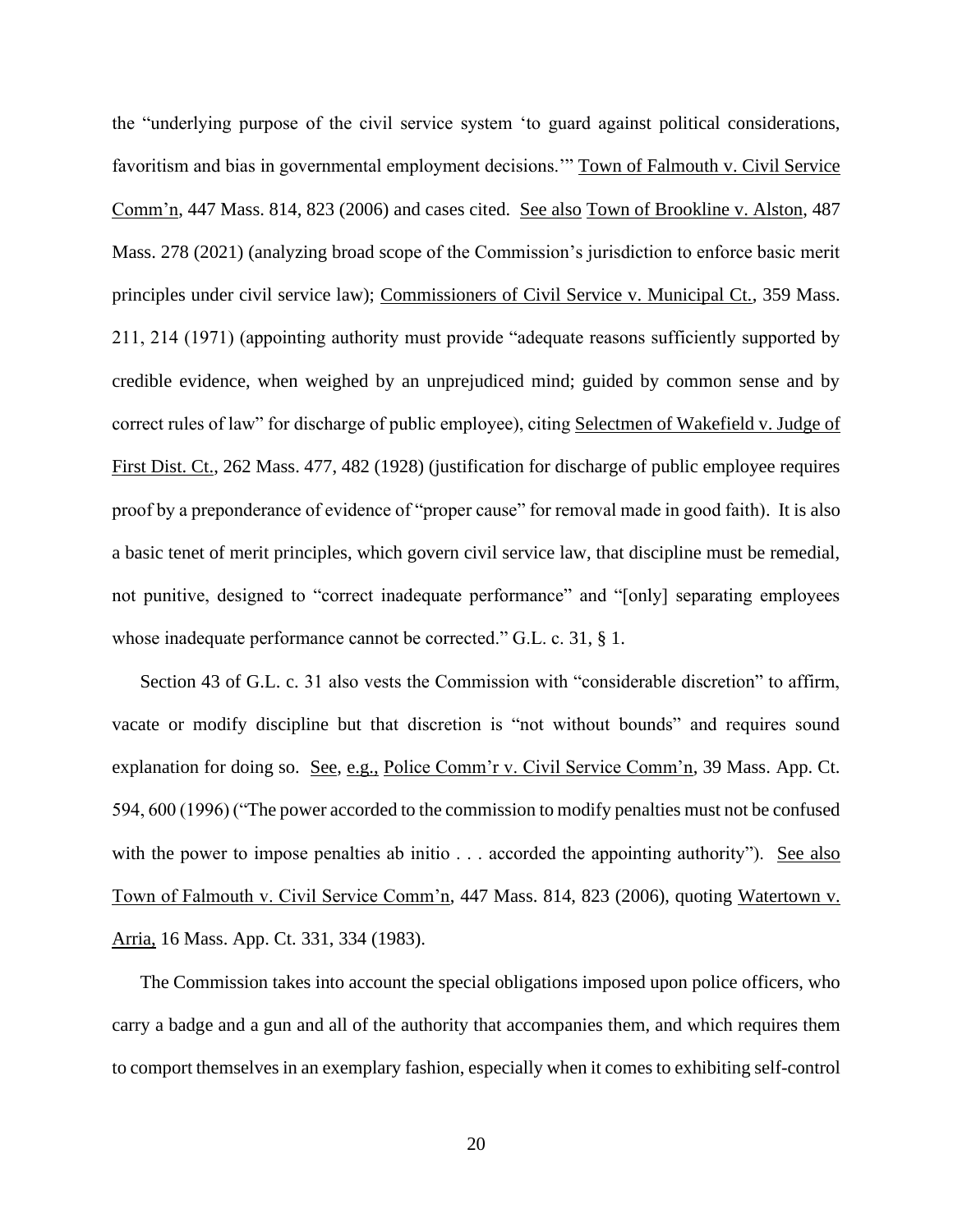and to adhere to the law, both on and off duty. "[P]olice officers voluntarily undertake to adhere to a higher standard of conduct . . . . [and] must comport themselves in accordance with the laws that they are sworn to enforce and behave in a manner that brings honor and respect for rather than public distrust of law enforcement . . . . they implicitly agree that they will not engage in conduct which calls into question their ability and fitness to perform their official responsibilities." Attorney General v. McHatton, 428 Mass. 790, 793-74 (1999) and cases cited. See also Falmouth v. Civil Service Comm'n, 61 Mass. App. Ct. 796, 801-802 (2004); Police Commissioner v. Civil Service Comm'n, 39 Mass. App. Ct. 894, 601-602 (1996); McIsaac v. Civil Service Comm'n, 38 Mass. App. Ct. 473, 475-76 (1995); Police Commissioner v. Civil Service Comm'n, 22 Mass. App. Ct. 364, 371, rev. den. 398 Mass. 1103 (1986). See also Spargo v. Civil Service Comm'n, 50 Mass.App.Ct. 1106 (2000), rev.den., 433 Mass. 1102 (2001).

The duty imposed upon a police officer to be truthful is one of the most serious obligations he or she assumes. Thus, an appointing authority has just cause to discipline and/or terminate a police officer who repeatedly demonstrates his "willingness to fudge the truth". "[P]olice work frequently calls upon officers to speak the truth when doing so might put into question a search or might embarrass a fellow officer." Falmouth v. Civil Service Comm'n, 61 Mass. App. Ct. 796, 801 (2004), citing City of Cambridge v. Civil Service Comm'n, 43 Mass. App. Ct. 300, 303-305, rev. den., 428 Mass. 1102 (1997) ("It requires no strength of character to speak the truth when it does not hurt.") See, e.g., Desmond v. Town of West Bridgewater, 27 MCSR 645 (2014); Ung v. Lowell Police Dep't, 24 MCRS 567 (2011); Gallo v. City of Lynn, 23 MCSR 348 (2010). See also Minoie v. Town of Braintree, 27 MCSR 216 (2014); Everton v. Town of Falmouth, 26 MCSR 488 (2013), aff'd, SUCV13-4382 (2014); Gonsalves v. Town of Falmouth and cases cited, 25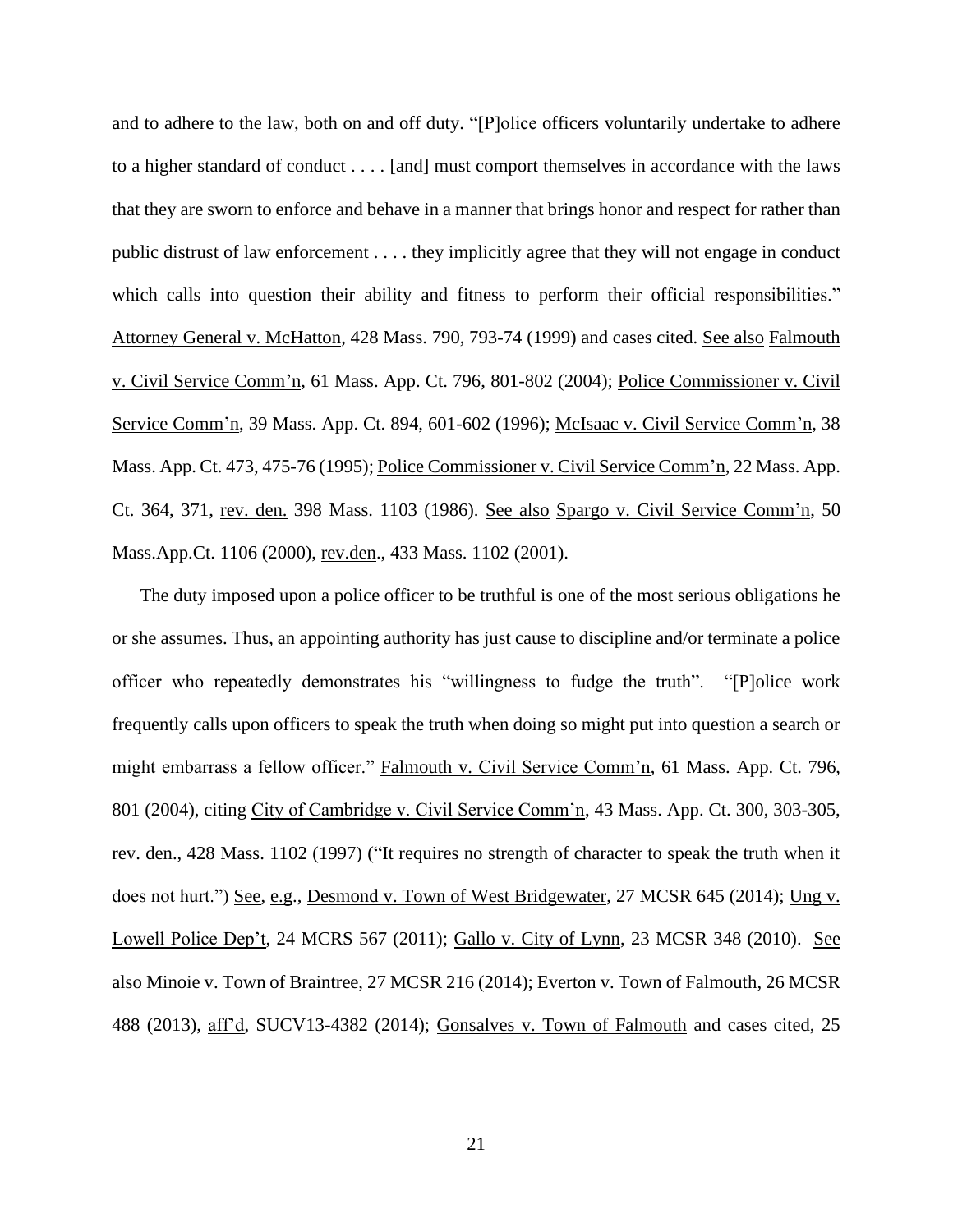MCSR 231 (2012), aff'd, SUCV12-2655 (2014); Keating v. Town of Marblehead, 24 MCSR 334 (2011).

The corollary to the serious consequences that flow from a finding that a law enforcement officer or applicant has violated the duty of truthfulness requires that any such charges must be carefully scrutinized so that the officer or applicant is not unreasonably disparaged for honest mistakes or good faith mutual misunderstandings. See, e.g., Boyd v. City of New Bedford, 29 MCSR 471 (2016) (honest mistakes in answering ambiguous questions on NBPD Personal History Questionnaire); Morley v. Boston Police Dep't, CSC No. G1-16-096, 29 MCSR 456 (2016) (candidate unlawfully bypassed on misunderstanding appellant's responses about his "combat" experience); Lucas v. Boston Police Dep't, 25 MCSR 420 (2012) (mistake about appellant's characterization of past medical history).

#### **ANALYSIS**

The MBTA Transit Police established by a preponderance of the evidence that it had just cause to terminate the employment of the Appellant for substantial misconduct which adversely affects the public interest by impairing the efficiency of public service. In particular, the Appellant's handling of the Ashmont Station incident on July 27, 2018, fell woefully short of what was required of him as an MBTA Police Sergeant and supervisor. By his actions and inactions, he facilitated an unlawful arrest and incident report that he knew or should have known contained false information and which disregarded a use of force that he knew or should have known did not comply with MBTA policies and procedures. In addition, when he was asked to explain his conduct at an investigatory interview and at the Commission hearing, rather than acknowledge his mistakes, he became evasive and continued to assert that he had done nothing wrong. This misconduct goes to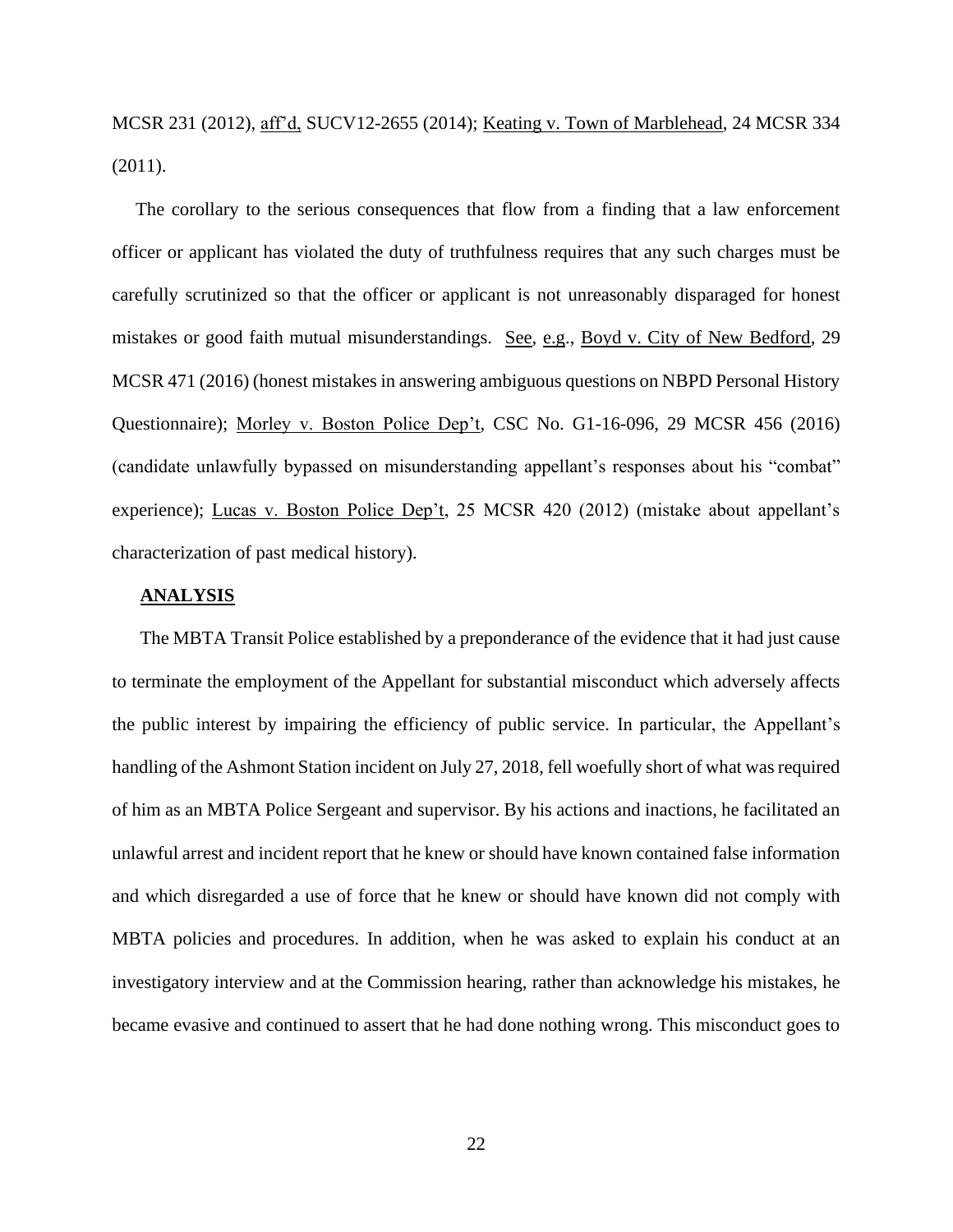the core values of integrity, honesty and professionalism expected of him as an MBTA Transit Police Sergeant and fully justified the decision to discharge him from his position.

First, the Appellant is the only person who, after viewing the video clips showing Officer Bartlett's interaction with the male subject at the Ashmont Station, even during the Commission hearing, would not rule out the possibility that there "might" have been a justification for the baton strikes visited upon that person on July 27, 2018.<sup>8</sup> Even the Appellant agreed that nothing on the video shows the male subject engaged in more than Level 2 "Passive Resistant" behavior which justifies more than "Contact Control" under the Use of Force Model at the time Office Bartlett wielded the three baton strikes. The Appellant's position is not credible and his serious misperception of the rules governing use of force casts grave doubt on his suitability to serve as a police officer. "Defensive Tactics" (such as a strike with an MEB) that can be "Harmful" to the person (and, here, did cause physical injury, leading the subject to collapse and suffer a bruised leg) are justified only when a subject is engaged in "Assaultive Behavior" at Threat Level 4.

The Appellant's supposition that "assaultive behavior" may have happened off-camera is not supported by a preponderance of the credible evidence presented to the Commission.<sup>9</sup> In fact, the on-camera visual evidence recorded after each key off-camera episode—namely, what happened in the subway car and when the subject allegedly sat down on the platform—is inconsistent with such alleged "off-camera" assaultive behavior and strongly suggests that an assault was unlikely. The subject leaves the subway car with Officer Bartlett several feet behind, with no baton out and

<sup>8</sup> Criminal charges against Sgt. Finnerty (and Officer Bartlett) remained pending at the time of the Commission hearing and each of them claimed Fifth Amendment privileges against self-incrimination and declined to appear in response to subpoenas served on them by the MBTA. (*Exh.27*) I credit the testimony of the other witnesses, including the Appellant, to infer that, on first seeing the video of the baton strikes, Sgt. Finnerty, too, had no doubt that the use of force was excessive.

<sup>&</sup>lt;sup>9</sup> The MBTA requested the Commission to take administrative notice that, after the record in this appeal had closed, on July 13, 2021, the male subject had filed a federal civil rights action against the MBTA, and Messrs. Bartlett, Finnerty and Orcel in their individual capacities. (U.S.D.C. Mass. Civil Action No. 1:21-cv-11147-FDS). I take notice that a Complaint was filed but I give the allegations of the Complaint no weight in deciding this appeal.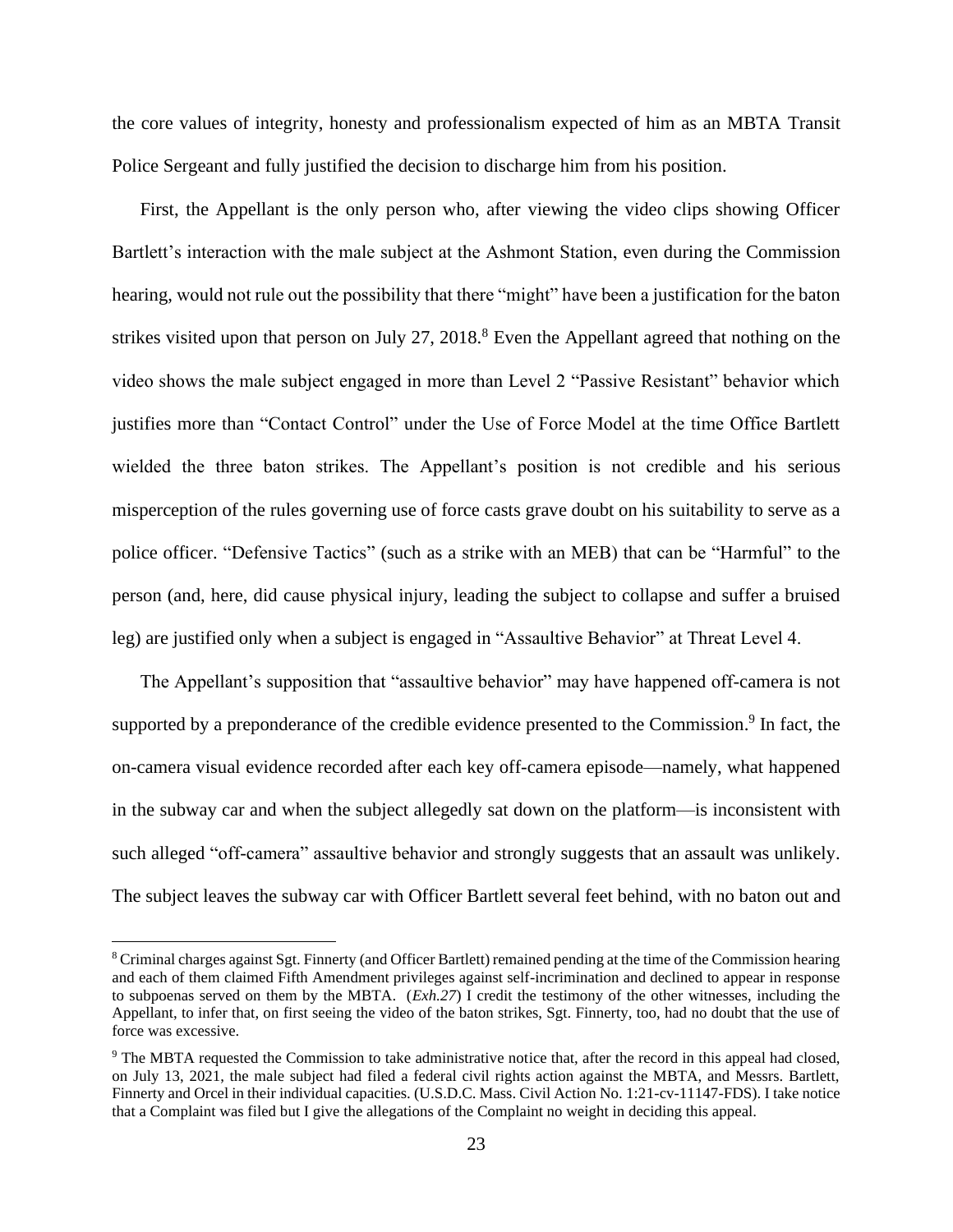with the officer exerting no physical control of the subject. Officer Bartlett then turns his back on the subject and disappears out of view. Then, as the two men emerge from "off-camera," Officer Bartlett takes his baton out into his right hand on the platform only after he has pointed twice with an unarmed right hand to the escalator. He strikes the subject only after they have moved more than a subway car length toward the escalator, with Inspector Goggin close behind. Moreover, even if any arguably "assaultive behavior" had occurred "off-camera", a Level 4 MEB strike is not justified once the assaultive behavior ended and the subject became compliant (or, at the worst, no more than passively resistant), as the video plainly shows.

Further, the Level 4 MEB strike shown on the video required Officer Bartlett to prepare a separate "Blue Team" report to document the use of force. It was Sgt. Orcel's supervisory responsibility to ensure that such a report was prepared, to approve it, and to forward it up the chain of command. This additional dereliction of duty further compounds the Appellant's failure to adhere to MBTA rules and regulations. I do not credit the Appellant's excuse that he didn't need to comply with these requirements of the Use of Force protocols because Superintendent Sullivan and Deputy Chief Reynolds were already aware of the incident and had taken control.

Second, the Appellant failed to fulfil his duties as a patrol supervisor by his actions and inactions after learning of Officer Bartlett's ejection of the male subject at the Ashmont Station and his arrest ten minutes later in Peabody Square. I agree that the Appellant cannot be faulted for not responding to the scene after hearing Officer Bartlett's first transmission that he had ejected someone from the Ashmont Station (which was closing down after the last train of the night). While it would have been prudent for him to inquire what level of force was necessary to "eject" the subject, the ejection of a person is not unusual and, at that point, he had learned of nothing specific to raise any "red flags" about the incident.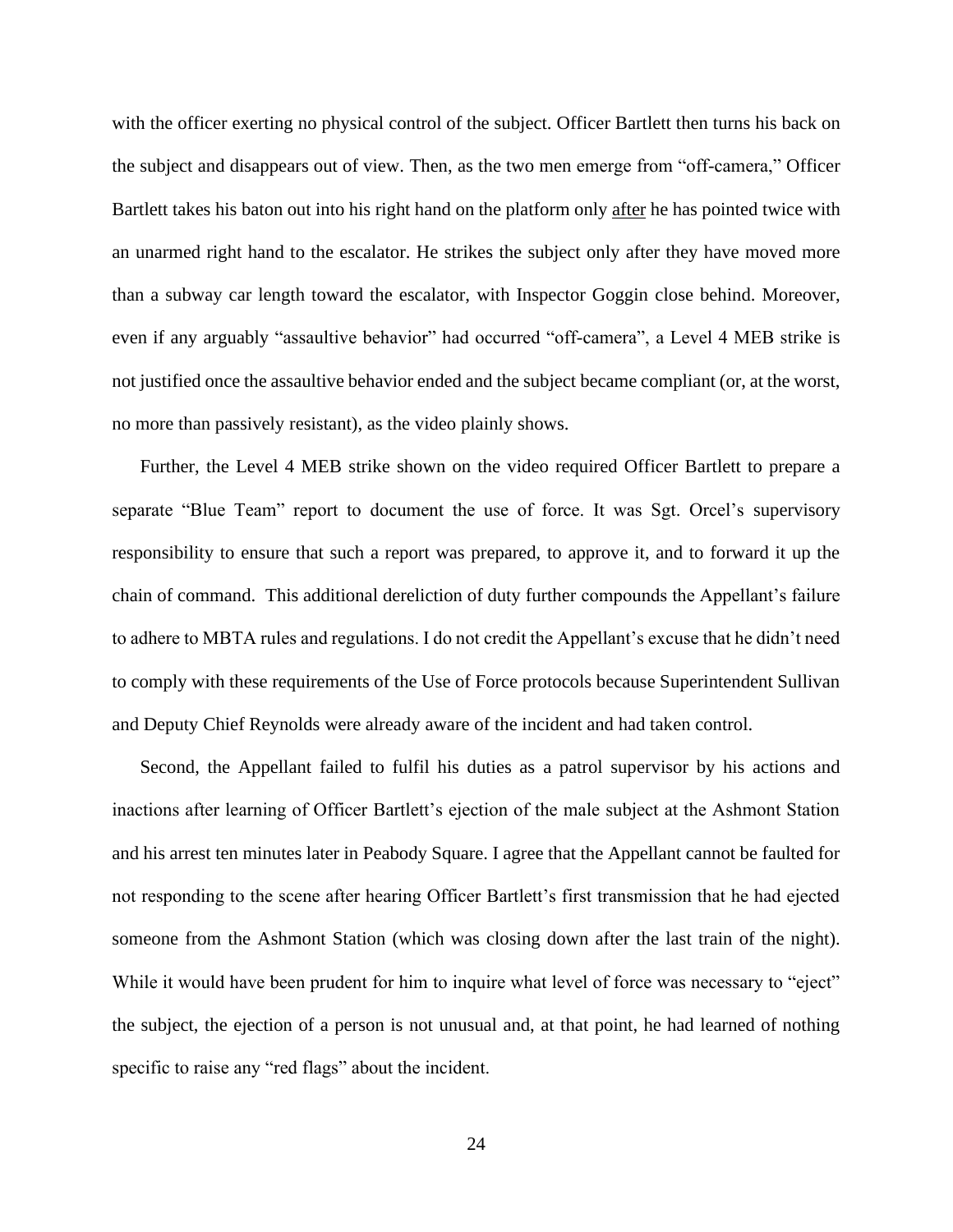That situation changed, however, when he learned, about ten minutes later, that Officer Bartlett was bringing in a prisoner for assaulting a police officer. The Appellant recognized that those circumstances did call for him to respond and he dutifully returned to Headquarters to get the details as required by his position as the shift supervisor. Upon his arrival at Headquarters, however, despite the numerous "red flags" that had arisen, the Appellant showed little interest in fulfilling his duty to get to the truth of the matter.

The first red flags include the fact that the arrest had taken place off MBTA property. While an MBTA police officer can effect such an arrest if in pursuit of a suspect who committed an offense on MBTA property, that was not what happened here. Officer Bartlett never informed his supervisor or broadcast for backup that he was searching for a suspect who had just assaulted him, as he should have done if he actually were in pursuit. Rather, it was more than ten minutes after Officer Bartlett "ejected" the subject that he reported again. The video in the busway shows Officer Bartlett's initial cruiser movement was to drive away from the northern exit where the male party was last seen, park in front of the exit from which the men had exited the station and appear to engage in conversation with Inspector Goggin. Only after doing all that does he drive off and turn SOUTH, away from where the male subject was last seen running. The Appellant knew all of that before, and most definitely soon after, returning to Headquarters on July 27, 2018.

These circumstances unquestionably called for a supervisor's heightened scrutiny.<sup>10</sup> The Appellant, however, showed no interest in getting into these "details". He discounted Officer Bartlett's own story that, in effect, implied an admission that the assault was fabricated only after arriving on scene to find the BPD was responding to a 911 call for medical assistance by the male

 $10$  The Appellant did not check the GPS records, but, had he done so, I find that Officer Bartlett's cruiser movements shown in the busway immediately after he left the busway, heading away from the direction in which the male party was last seen, also raise "red flags" that his actions were inconsistent with those expected of a competent police officer in pursuit of a criminal suspect who had just assaulted him.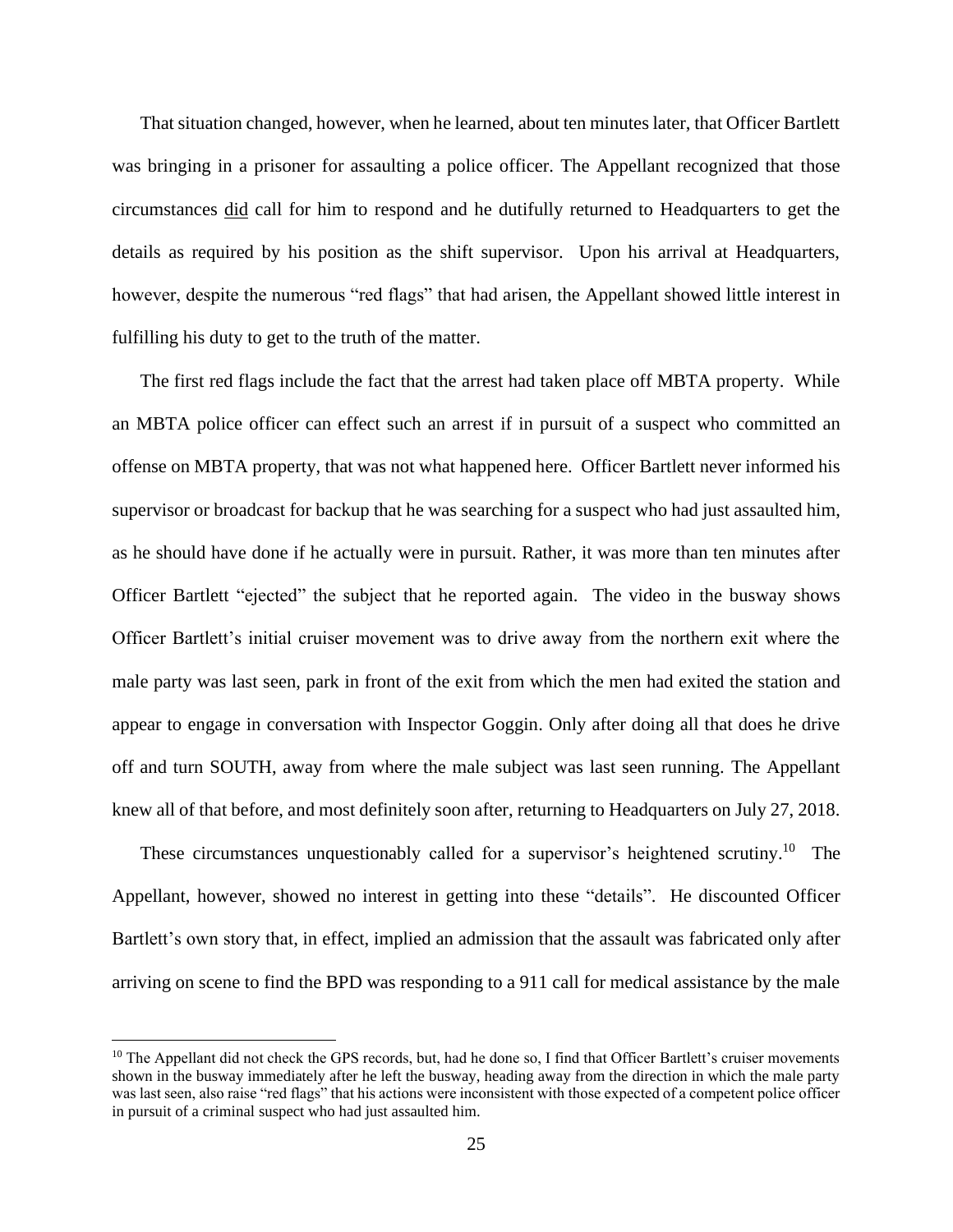party and Officer Bartlett then told the BPD that the man was not a "victim" but a "suspect" in an ABPO (assault and battery on a police officer) so that he could take the subject into custody.

Similarly, the Appellant saw Officer Bartlett's initial report that failed to meet the minimum requirements of an incident report or use of force report and, yet, he let Sgt. Finnerty (who had no percipient knowledge of the incident) flesh out the details, including the alleged off-camera assault(s) never actually witnessed by Sgt. Finnerty. Sgt. Orcel viewed the videos of the male being escorted by Officer Bartlett up the escalator, running away after being pushed out the door, and seeing Officer Bartlett driving his cruiser back to the door from which the male was ejected, all of which were consistent with an uneventful "ejection", but wholly inconsistent with an assault, onor off- camera, or an ensuing pursuit. In the face of these additional "red flags, rather than taking the time to get to the truth of matters, the Appellant simply chose to "believe his officers". He showed no interest in questioning Officer Bartlett about the obvious discrepancies between the video and what Officer Bartlett had told him was the real (post-hoc) reason for the arrest, even after seeing that there was no assaultive behavior shown anywhere in the videos. He also ignored the horror expressed by his fellow officers, including Sgt. Finnerty, after they viewed the videos. In fact, he exacerbated his colleagues' deceptive behavior by suggesting additions that doubleddown on the false narrative about what took place in the busway and when Officer Bartlett formed an intention to arrest, in direct conflict with the videos and with what he knew to be appropriate behavior on the part of an officer who had been assaulted or intended to effect an arrest.

Third, I am satisfied that Superintendent Sullivan's memorandum of September 20, 2018, is a fresh, reliable, and materially accurate record of the interview with Sgt. Orcel conducted two days earlier on September 18, 2018, and as both he, Deputy Chief and his union representative, Lt. Flanagan, credibly substantiated during their Commission testimony. I do not credit the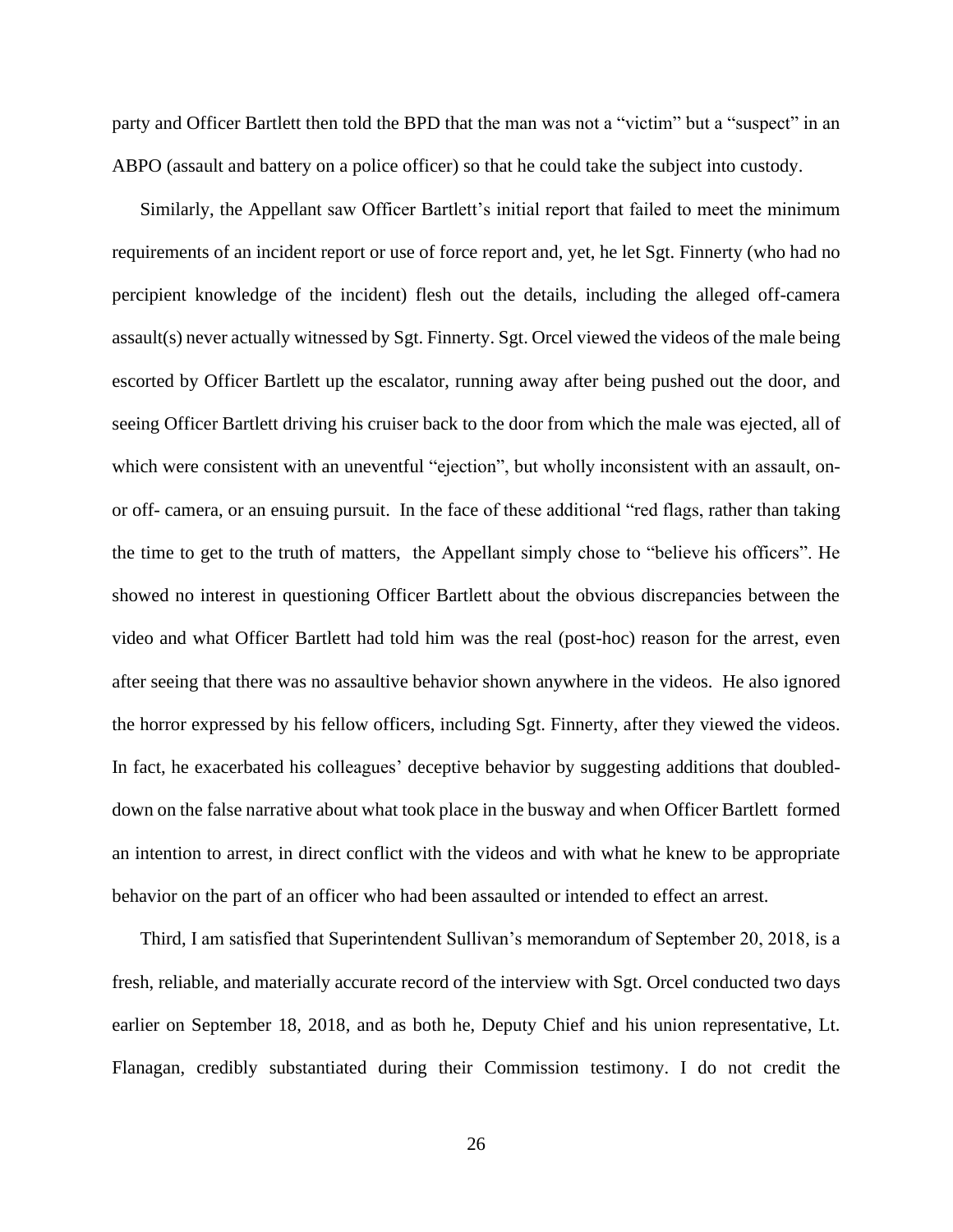Appellant's contention that he was threatened or misunderstood the questions he was asked until after his counsel and union representative explained them to him. He was ably represented. Professing confusion or surprise about the questions is just further confirmation that he did not appreciate, or did not take seriously, any responsibility on his part for the mistakes that were made on July 27, 2018. As noted above, any experienced police officer such as Sgt. Orcel knows that he must "speak the truth" even "when doing so might put into question a search [or other possible unlawful behavior] or might embarrass a fellow officer." Falmouth v. Civil Service Comm'n, 61 Mass. App. Ct. 796, 801 (2004). Sgt. Orcel's repeated reticence to provide complete and responsive answers to the questions until expressly prompted to be honest is a classic example of an officer who is "willing to fudge the truth" to cover up mistakes and fits precisely the definition of untruthfulness as soundly articulated in the MBTA's own rules:

Truthfulness is interpreted in the broadest sense. It is more than avoiding outright lies. Rather, it is an implied spirit of openness that that requires even unintended misperceptions to be corrected when discovered rather than allow them to persist. Truthfulness means that all employees, from the very top of the organization to the bottom, admit mistakes when they are made, and take responsibility for their decisions.

(See Exhs.22 & 23)

Fourth, I also note that, rather than taking the opportunity for "misperceptions to be corrected when discovered rather than allow them to persist", as the MBTA rules expressly require, the Appellant chose not to testify at the Appointing Authority hearing below. Such a failure to testify, even if the decision is based on asserting a right against self-incrimination, also warrants an adverse inference against the Appellant, especially as to his truthfulness.

Fifth, I have concluded that the Commission would not be warranted to modify the discipline here. The facts upon which the MBTA arrived at its decision to terminate the Appellant's employment do not vary in any substantial way from the facts I have found after hearing the evidence in this appeal. I also have not overlooked the fact that the Appellant had no prior